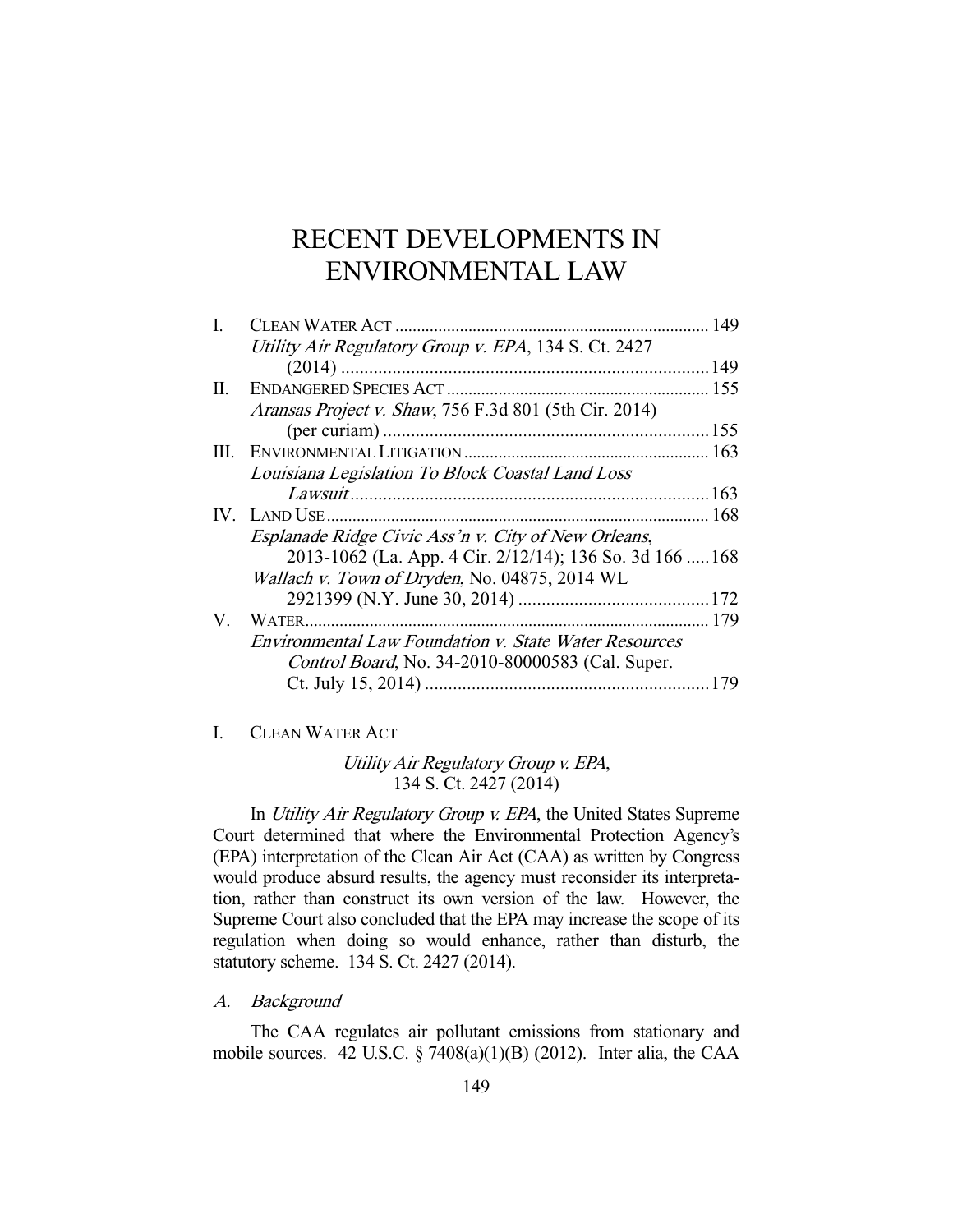authorizes the EPA to establish National Ambient Air Quality Standards (NAAQS) to regulate emissions of certain air pollutants. Id. § 7409. States implement the NAAQS through their own state implementation plans (SIP). Id. § 7410. With respect to each NAAQS, states designate geographic areas as "attainment," "non-attainment," or "unclassifiable." Id.  $§$  7407(d)(1)(A). Stationary sources that emit pollutants in areas designated as attainment or unclassifiable are regulated by permit under the Prevention of Significant Deterioration (PSD) program. Id. §§ 7470- 7492. Because every area of the country has been designated for at least one NAAQS pollutant and because the EPA applies PSD regulations to sources located in such areas for *any* NAAQS pollutant, *all* stationary sources are potentially subject to PSD review. Util. Air Regulatory Grp., 134 S. Ct. at 2435.

 The PSD program applies to "major emitting facilities" and requires these facilities to obtain a PSD permit before construction or modification. 42 U.S.C. §§ 7475(a)(1), 7479(2)(C). The PSD program defines a "major emitting facility" as any stationary source with the potential to emit 250 tons per year of "any air pollutant" or 100 tons per year for specific types of sources. *Id.*  $\S$  7479(1). This major emitting facility must not cause or contribute to the violation of any applicable airquality standard, and it must comply with emissions limitations that reflect the "best available control technology" (BACT) for "each pollutant subject to regulation under [the CAA]." *Id.*  $\S$  7475(a)(3)-(4).

 In addition to the PSD program regulating stationary sources, Title V of the CAA requires any "major source" to obtain a comprehensive operating permit comprising all of a facility's obligations under the CAA. Id. § 7661a(a). Title V permits include all emissions limitations and standards, as well as inspection, entry, monitoring, certification, and reporting standards. *Id.*  $\S 7661c(a)-(c)$ . A "major source" is ultimately defined as a "stationary facility or source of air pollutants which directly emits, or has the potential to emit, one hundred tons per year or more of any air pollutant." *Id.*  $\frac{6}{5}$  7602(j). Thus, defining what exactly constitutes an "air pollutant" becomes a focal concern when determining what sources are to be regulated under PSD and Title V permitting programs.

 In 2007, the United States Supreme Court's holding in Massachusetts v. EPA enabled the EPA to count greenhouse gases (GHGs) among those air pollutants subject to regulation. The Court determined that Title II of the CAA authorized the EPA to regulate GHG emissions from new motor vehicle sources. 549 U.S. 497, 528-29 (2007). Accordingly, the EPA set standards to regulate GHG emissions from new motor vehicles. However, because GHGs are now regulated pollutants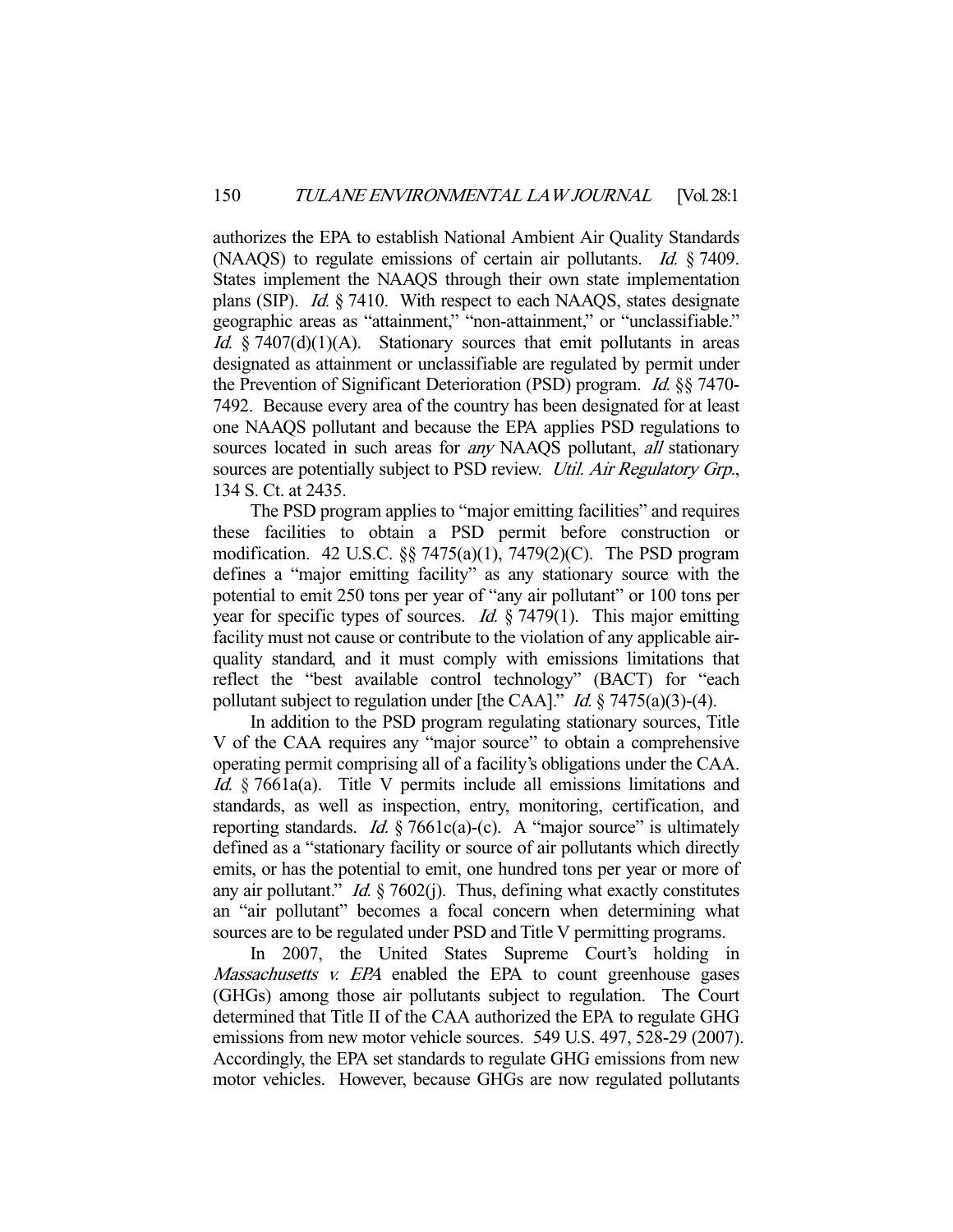under the CAA, the EPA determined that they must be regulated by any provision of the CAA that monitors or limits air pollutants. Regulating Greenhouse Gas Emissions Under the Clean Air Act, 73 Fed. Reg. 44,408 (July 30, 2008) (codified at 40 C.F.R. ch. 1). Particularly, the EPA determined that its regulation of GHG emissions from new motor vehicles triggered regulation of GHGs in the PSD and Title V permit programs because these programs monitor air pollutants. Id. at 44,418, 44,420, 44,510. Accordingly, the EPA issued a rule (Triggering Rule) reflecting its interpretation that GHG motor vehicle emission regulations trigger the regulation of GHGs emitted by new and modified stationary sources subject to PSD and Title V permits. Reconsideration of Interpretation of Regulations That Determine Pollutants Covered by Clean Air Act Permitting Programs, 75 Fed. Reg. 17,004 (Apr. 2, 2010) (codified at 40 C.F.R. pts. 50-51, 70-71).

 Because GHGs are emitted in such high quantities, the regulation of GHGs according to the standards already set forth in the CAA would expand the scope of the PSD and Title V programs to sources not originally intended for regulation: e.g., small businesses, schools, and even some residential developments. Prevention of Significant Deterioration and Title V Greenhouse Gas Tailoring Rule, 75 Fed. Reg. 31,514 (June 3, 2010) (codified at 40 C.F.R. pts. 51-52, 70-71). The EPA resolved this overburden by effecting a "Tailoring Rule" that adopted a "phase in" approach of regulating GHGs. Under Phase 1 of the Tailoring Rule, PSD or Title V requirements would "apply to sources' GHG emissions only if the sources are subject to PSD or Title V anyway due to their non-GHG pollutants." Id. at 31,516. Phase 2 of the Tailoring Rule altered the statutory requirements of the PSD and Title V programs by including a new threshold of 100,000 tons per year of GHGs, thus narrowing the regulatory scope of these programs once GHGs were included in the list of regulated pollutants. This rewrite of statutorily mandated thresholds triggering PSD and Title V permits has been called "one of the most brazen power grabs ever attempted by an administrative agency." Brief for State Petitioners at 9, Util. Air Regulatory Grp. v. EPA, 134 S. Ct. 2427 (2014) (No. 12-1146), 2013 WL 6492283.

 Several states and various industry groups challenged the EPA's Triggering Rule and Tailoring Rule. Reasoning that the "EPA has long interpreted the phrase 'any air pollutant' in both [PSD and Title V] provisions to mean any air pollutant that is regulated under the CAA," the United States Court of Appeals for the District of Columbia Circuit determined that the EPA was compelled by the statute to include GHGs as a regulated air pollutant in PSD permitting requirements. Coal. for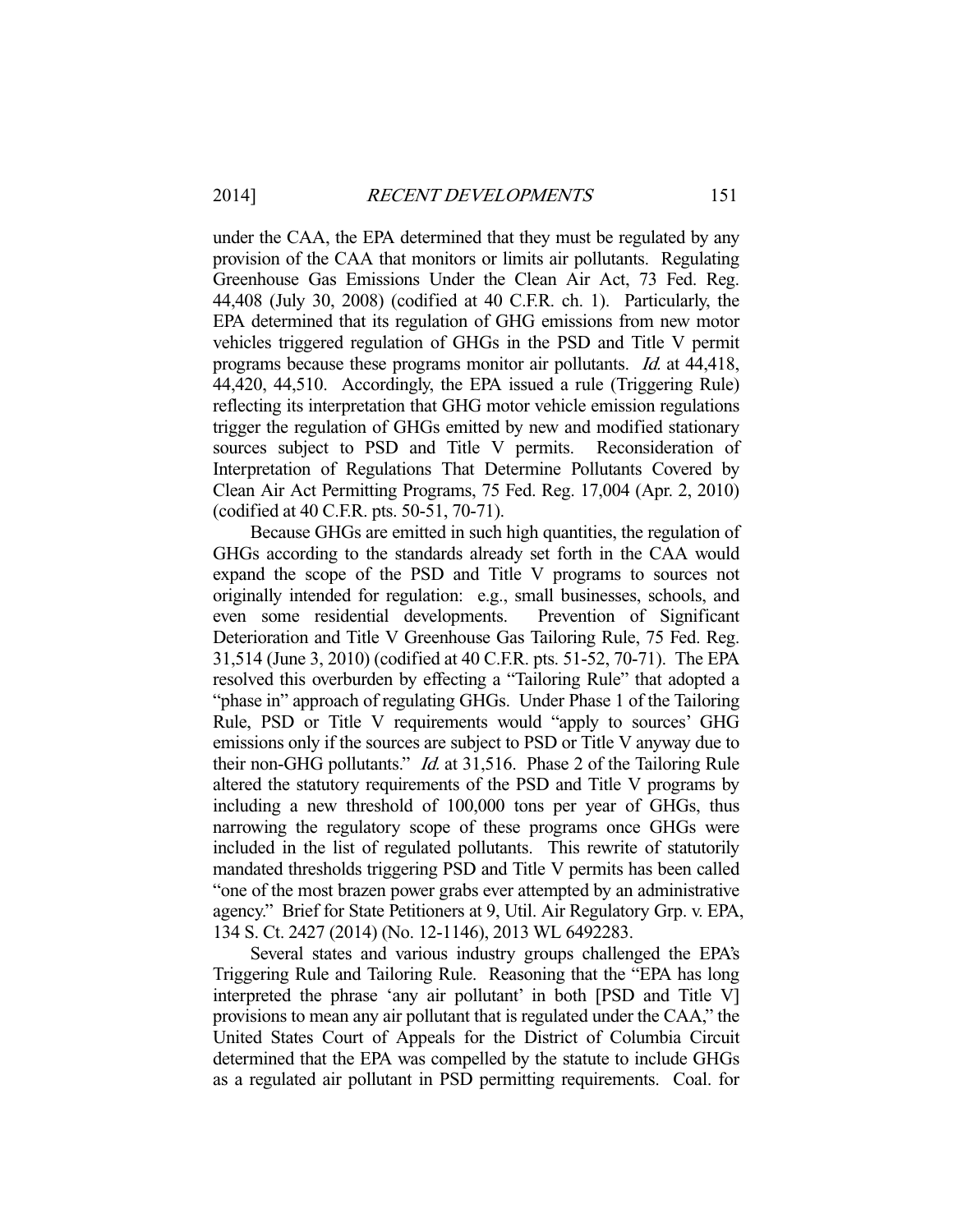Responsible Regulation, Inc. v. EPA, 684 F. 3d 102, 115, 133-34 (D.C. Cir. 2012) (per curium). Further, the D.C. Circuit determined that sources already subject to PSD permits must install BACT for greenhouse gasses. Id. at 137. The D.C. Circuit denied rehearing en banc, and the Supreme Court granted six petitions for certiorari.

# B. Court's Holding

In Utility Air Regulatory Group, the United States Supreme Court considered two questions: (1) "whether EPA permissibly determined that a source may be subject to the PSD and Title V permitting requirements on the sole basis of the source's potential to emit greenhouse gases" and (2) "whether EPA permissibly determined that a source already subject to the PSD program because of its emission of conventional pollutants (an 'anyway' source) may be required to limit its greenhouse-gas emissions by employing the 'best available control technology' for greenhouse gases." 134 S. Ct. at 2438.

 Considering first whether the EPA must interpret "air pollutant" in the broadest possible sense across the whole of the CAA, the Court disagreed with the court of appeals holding that the EPA was compelled by the language of the statute to give the broadest possible meaning to the term "air pollutant" in the PSD and Title V provisions. The Court reasoned that "where the term 'air pollutant' appears in the Act's operative provisions, EPA has routinely given it a narrower, contextappropriate meaning." *Id.* at 2439. The Court cited to numerous examples of where the EPA had more narrowly interpreted the term "air pollutant" as limited to air pollutants regulated as relevant to that statute part, rather than considering any and all air pollutants. Id. at 2439-41. Further, the Court determined that the holding in *Massachusetts* did not require that the EPA regulate GHGs in a way that is inconsistent with the statutory scheme, but simply deemed that GHGs may be considered for regulation under the Act's operative provisions. *Id.* at 2441 (citing Massachusetts v. EPA, 549 U.S. 497, 532, 535 (2007)).

 The Court then considered whether, in the alternative, the EPA's construction of the statute resulting in the Triggering Rule was permissible under the Chevron doctrine. According to the Chevron doctrine, where the text of an agency-administered statute is ambiguous, Congress empowers the agency to resolve the ambiguity. Chevron U.S.A. Inc. v. Natural Res. Def. Council, Inc., 467 U.S. 837, 842-43 (1984). Reviewing the EPA's interpretation of the CAA in this matter, the Court emphasized that the *Chevron* doctrine also commands that the agency's interpretation be reasonable and does not supersede the bounds of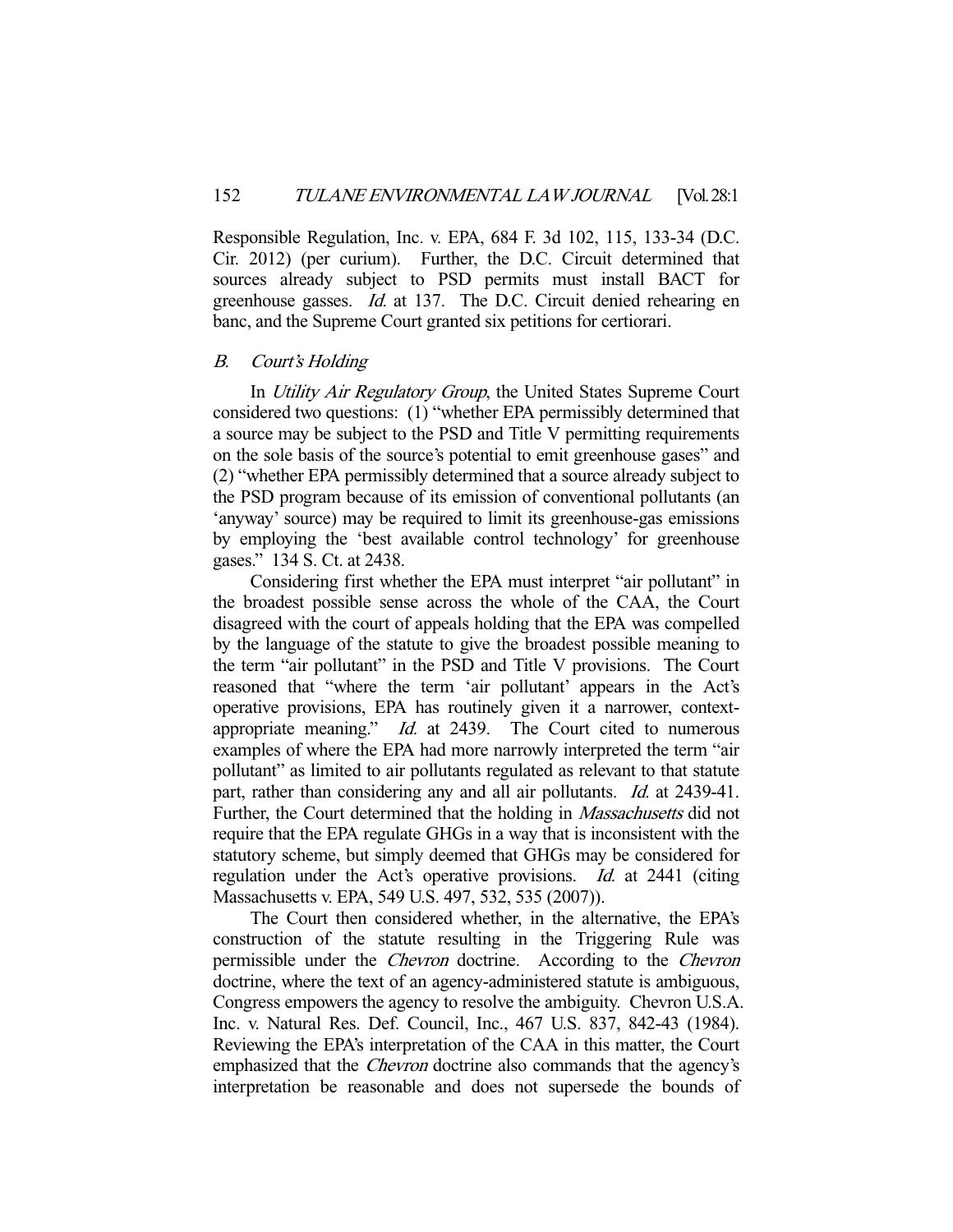authority granted by Congress. *Util. Air Regulatory Grp.*, 134 S. Ct. at 2439. The Court held that "an agency interpretation that is 'inconsistent with the design and structure of the statute as a whole' does not merit deference." *Id.* at 2442 (quoting Univ. of Texas Sw. Med. Ctr. v. Nassar, 133 S. Ct. 2517, 2529 (2013)). The Court ruled that the EPA's GHGinclusive interpretation of PSD and Title V triggers would be inconsistent with the CAA's structure and design and would excessively expand upon the EPA's regulatory authority without clear congressional authorization or intent. Id. at 2444.

 Considering next the EPA's attempt to limit the effective scope of the Triggering Rule, the Court deemed the Tailoring Rule a forbidden rewrite of statutory thresholds. *Id.* at 2445. The Court ruled, "An agency has no power to 'tailor' legislation to bureaucratic policy goals by rewriting unambiguous statutory terms." The *Chevron* doctrine only affords agencies discretion where there is "statutory silence or ambiguity" and must "give effect to the unambiguously expressed intent of Congress." Id. (quoting Nat'l Ass'n of Home Builders v. Defenders of Wildlife, 551 U.S. 644, 665 (2007)). Congress gave precise numerical thresholds to the statute, and because the EPA effectively "replaced" those numbers in regards to GHGs with "others of its own choosing, it went well beyond the 'bounds of its statutory authority.'" *Id.* (quoting City of Arlington v. FCC, 133 S. Ct. 1863, 1868 (2013)). The Court agreed that the Trigger Rule would place excessive demands on limited government resources. Id. at 2444. However, the Court also held the Tailoring Rule impermissible under Chevron, reasoning that where the EPA "need[s] to rewrite clear provisions of the statute" in order to rationalize their interpretation, it "should have [been] alerted . . . that it had taken a wrong interpretive turn." *Id.* at 2446. The Court ruled that both the Triggering Rule and Tailoring Rule failed the Chevron doctrine, holding, "Agencies are not free to 'adopt ... unreasonable interpretations of statutory provisions and then edit other statutory provisions to mitigate the unreasonableness." Id. at 2446 (quoting Coal. for Responsible Regulation, Inc. v. EPA, No. 09-1322, 2012 WL 6621785, at \*16 (D.C. Cir. Dec. 20, 2012) (Kavanaugh, J., dissenting)).

 Turning to the second question—whether the EPA's decision to require limiting GHGs through BACT for sources already subject to the PSD program—the Court found the EPA's interpretation of the statute permissible under Chevron. The BACT provision of the PSD program states that BACT is required for "each pollutant subject to regulation under [the CAA]." 42 U.S.C. § 7475(a)(4). The Court found that the more specific phrasing of the BACT provision suggested that Congress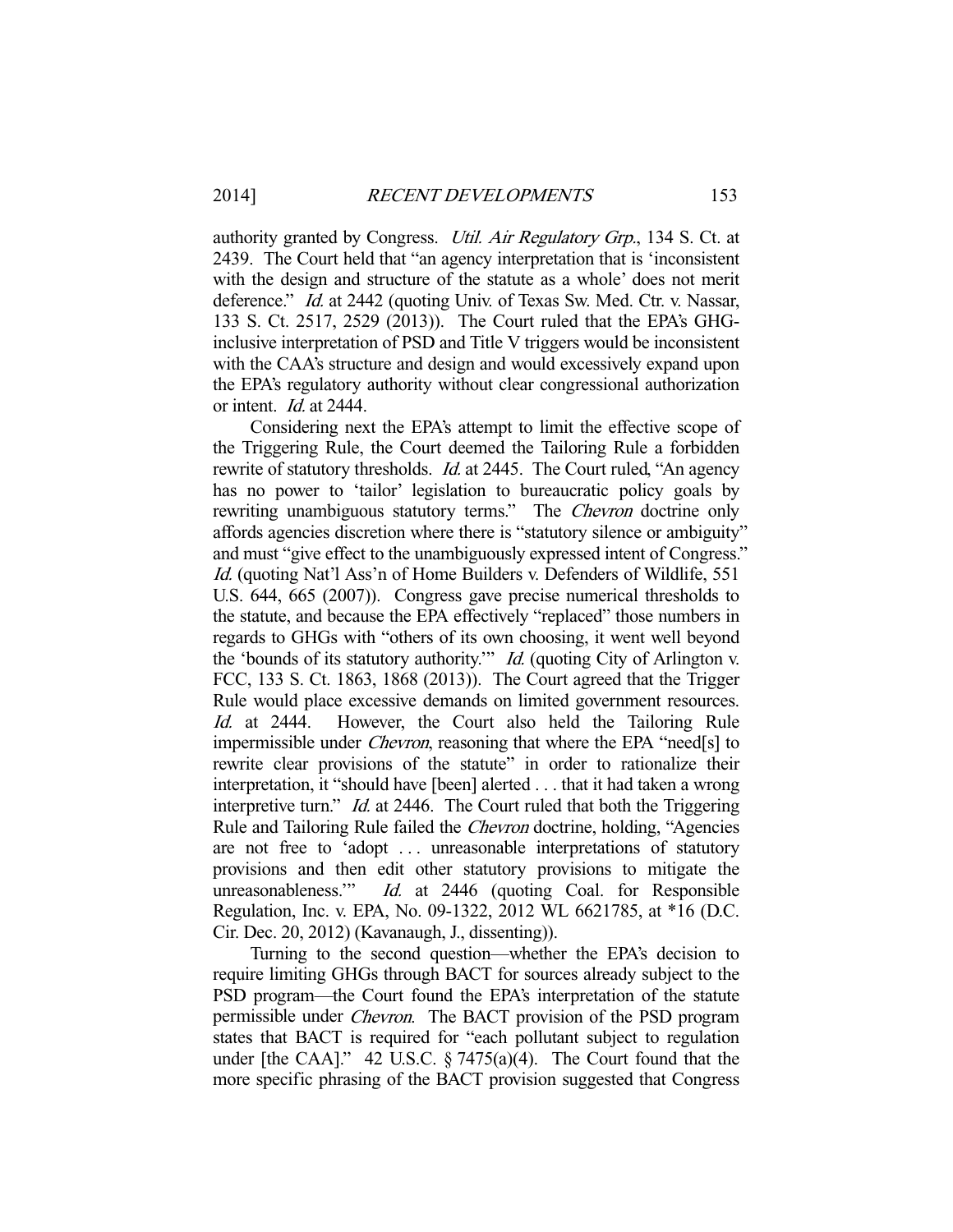has been clear and definite that each pollutant—GHGs included—are to be regulated by BACT. *Util. Air Regulatory Grp.*, 134 S. Ct. at 2448. The Court reasoned that even if the text were not clear, the EPA's interpretation would still be reasonable because it only "moderately increas[ed] the demands EPA (or a state permitting authority) can make of entities already subject to its regulation." Id. Because the EPA had previously established pollutant-specific numeric thresholds below which a facility's emissions of a pollutant are considered de minimis, the Court allowed the EPA to establish an appropriate de minimis threshold below which BACT is not required for a source's GHG emissions. The Court held that the EPA may require only those already regulated sources to comply with GHG BACT if and when the source emits more than that de minimis amount of GHGs. *Id.* at 2449.

#### C. Analysis

 In a separate opinion concurring in part and dissenting in part, Justice Alito raised concerns that the BACT analysis is "fundamentally incompatible with the regulation of [GHG] emissions  $\dots$ ." *Id.* at 2456 (Alito, J., concurring in part and dissenting in part). BACT looks to the effects of regulated pollutants—now including GHGs—in the area where the emitting source is located, and "the [CAA] demands that the impact of these gasses in the area surrounding a site must be monitored, explored at a public hearing, and considered as part of the permitting process." Id. at 2456-57. The problem is that the effects of GHGs have been determined to be global, rather than local. In 2011, the EPA attempted to resolve the "impact analysis" issue in its guidance document addressing PSD and Title V permitting. See EPA, EPA-457/B-11-001, PSD AND TITLE V PERMITTING GUIDANCE FOR GREENHOUSE GASES 38- 44 (2011). However, the EPA's efforts to expand the BACT environmental impact analysis to include GHGs reflect an incomprehensible new standard, which Justice Alito predicts will result in "arbitrary and inconsistent decisionmaking." *Util. Air Regulatory Grp.*, 134 S. Ct. at 2458.

 Yet the EPA's guidance document appears to have anticipated the same concerns raised by Justice Alito. The EPA's guidance document recognized that "the environmental impacts analysis has not been a pivotal consideration when making BACT determinations in most cases." PSD AND TITLE V PERMITTING GUIDANCE FOR GREENHOUSE GASES at 40. Instead, the EPA suggests "applicants and permitting authorities focus on direct economic impacts (i.e., cost effectiveness as measured in annualized cost per tons of pollutant removed by that control) as the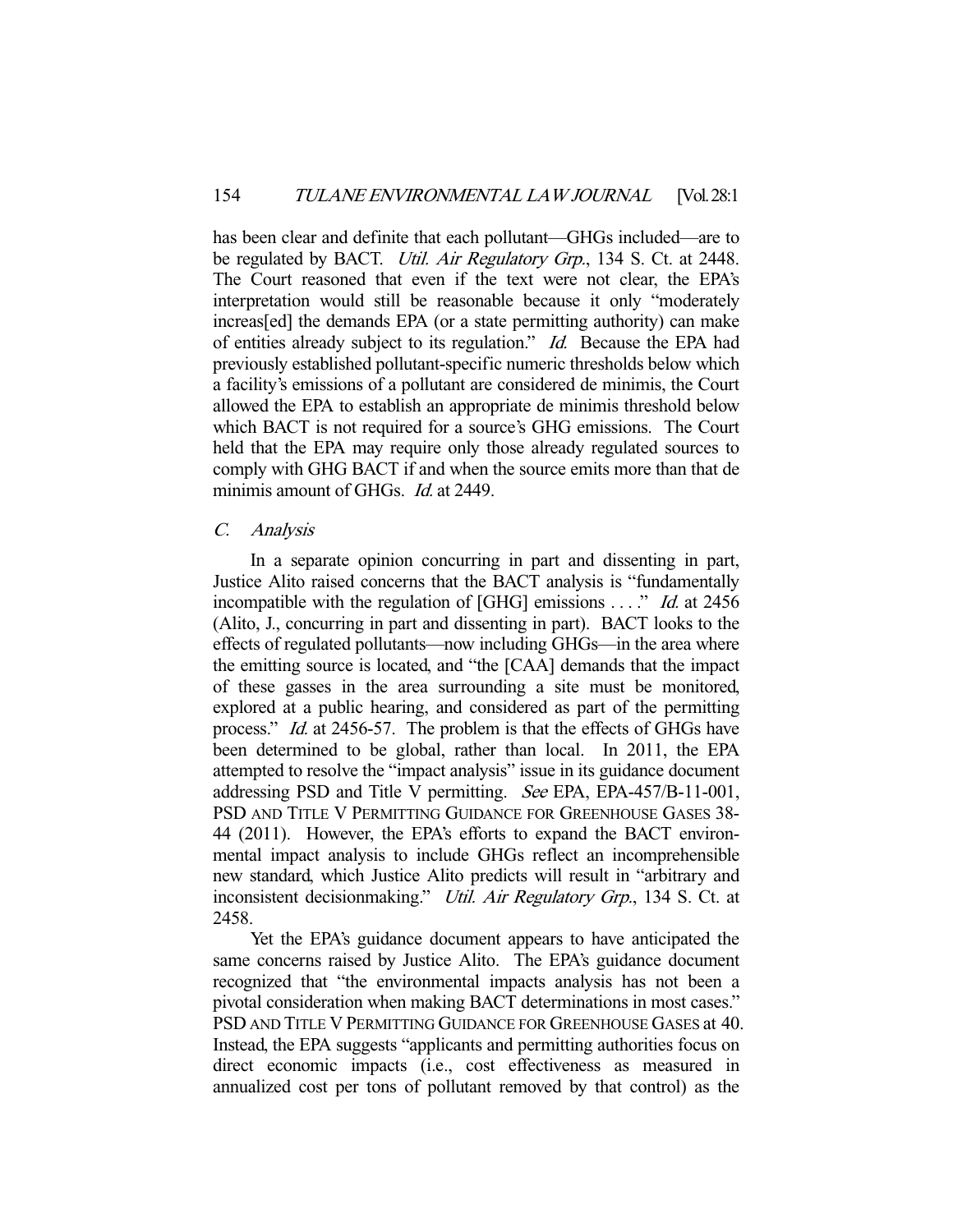reason for not selecting the top-ranked control option as BACT." Id. This approach places more weight on economic considerations when selecting among available technology, rather than on the potentially impossible environmental impact consideration the BACT analysis traditionally requires. The shifting of this consideration from environmental to economic impacts provides the permitting authorities the opportunity to give weight to feasible considerations when making their permitting decisions, rather than having to make unreasonable estimations without any genuine basis of reference. These economic considerations are grounded in the market reality of current technology costs and are likely the greatest concern for these affected emitting sources. Further, the EPA's guidance document recognizes that current technology costs are likely prohibitive, but notes that evolving technology may lower costs and thus warrant greater consideration in the future. *Id.* at 43.

 It would appear that the EPA is aware of the "growing pains" that incorporating GHGs into its PSD program will bear. However, as the Supreme Court decision in *Massachusetts* reflects, the public has demanded the regulation of GHGs in order to address global warming concerns. This is the EPA's first attempt at broadening its established PSD and Title V regulatory scheme for major source facilities. The Court's decision in Utility Air Regulatory Group to allow GHG to be incorporated into BACT analysis for "anyway sources" affords the EPA the opportunity to discover what works and does not work by first removing the bar from GHG regulation. The Court in Utility Air Regulatory Group gave the EPA the opportunity to begin successfully regulating GHGs without unreasonably expanding the scope of the EPA's regulatory power.

# Bethanne M. Sonne

# II. ENDANGERED SPECIES ACT

Aransas Project v. Shaw, 756 F.3d 801 (5th Cir. 2014) (per curiam)

In *Aransas Project v. Shaw*, a three-judge panel of the United States Court of Appeals for the Fifth Circuit reversed the district court's decision that ruled in favor of The Aransas Project (TAP), a nonprofit environmental corporation whose immediate goal is to protect the critical winter habitat of the endangered whooping crane that borders San Antonio Bay, Texas. 756 F.3d 801, 805-06 (5th Cir. 2014) (per curiam).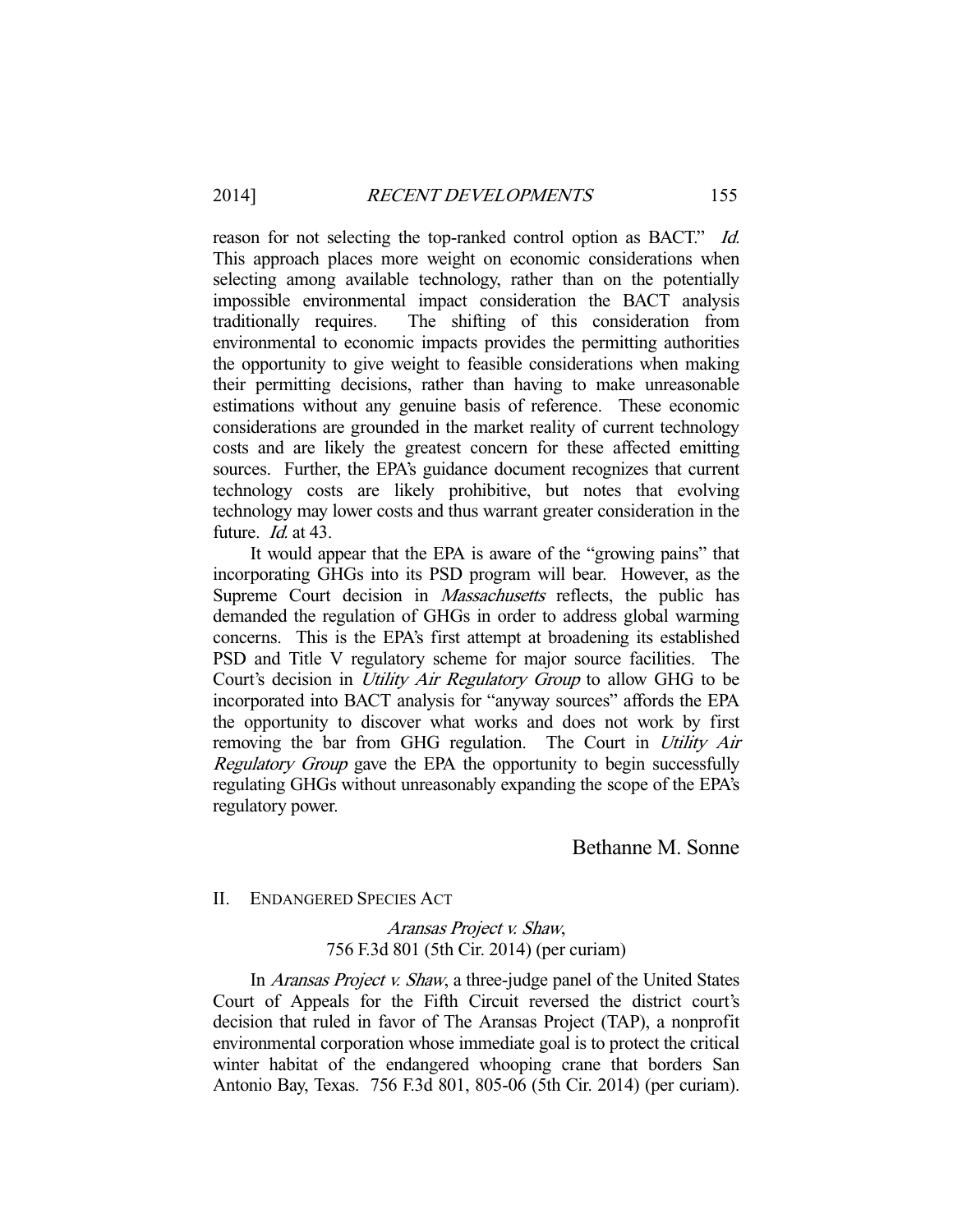The circuit court found that "[t]he district court either misunderstood the relevant liability test or misapplied proximate cause when it held the state defendants responsible for remote, attenuated, and fortuitous events following their issuance of water permits." *Id.* at 817. According to the circuit court, even if the district court had correctly applied proximate cause analysis, the district court abused its discretion in granting an injunction that required the Texas Commission on Environmental Quality (TCEQ) to apply for an Incidental Take Permit (ITP) in coordination with a Habitat Conservation Plan (HCP). Id. at 806. Furthermore, because the circuit court found no proximate cause after applying the "correct" test for causation, it did not reach the anticommandeering issue of whether state licensure and water permitting can ever constitute a take under the Endangered Species Act (ESA). *Id.* at 817 n.9. Specifically, the circuit court noted, "To be clear, this is not to suggest that there is binding authority for holding state officials liable under the ESA for licensing third parties who take an endangered species." *Id.* 

 Although the circuit court also addressed issues of standing, the Burford abstention doctrine, and evidentiary rulings, *id.* at 807-16, this Recent Development will focus on the court's conclusion that the TCEQ is not liable under the ESA for "takes" of whooping cranes and that even if the TCEQ should be held liable, the district court abused its discretion in granting an injunction. Id. at 824.

# A. Background

 As the tallest bird in North America, the whooping crane "stands five feet tall and has a wingspan of more than eight feet." *Id.* at 806. The world's sole wild whooping crane population, the Aransas-Wood Buffalo (AWB) flock, inhabits the Aransas National Wildlife Refuge (ANWR), Texas, in the winter and migrates to its breeding grounds in Wood Buffalo National Park, Canada, for the summer. Aransas Project v. Shaw, 930 F. Supp. 2d 716, 722 & n.3 (S.D. Tex. 2013). Unfortunately, despite the birds' seemingly resilient stature and nature, the AWB flock consists of a mere 300 birds today. Id. at 722.

 Although many would consider a species with a single wild population of 300 individuals to be near extinction, those with knowledge of the whooping cranes' history recognize the AWB flock as "an international symbol of conservation success." *Id.* at 756. In fact, in 1941, the AWB flock consisted of no more than fifteen total individuals. However, after recovery efforts, the annual growth rate of the population averaged 4.5% per year over the past seven decades. Canadian Wildlife Serv. & U.S. Fish & Wildlife Serv., International Recovery Plan,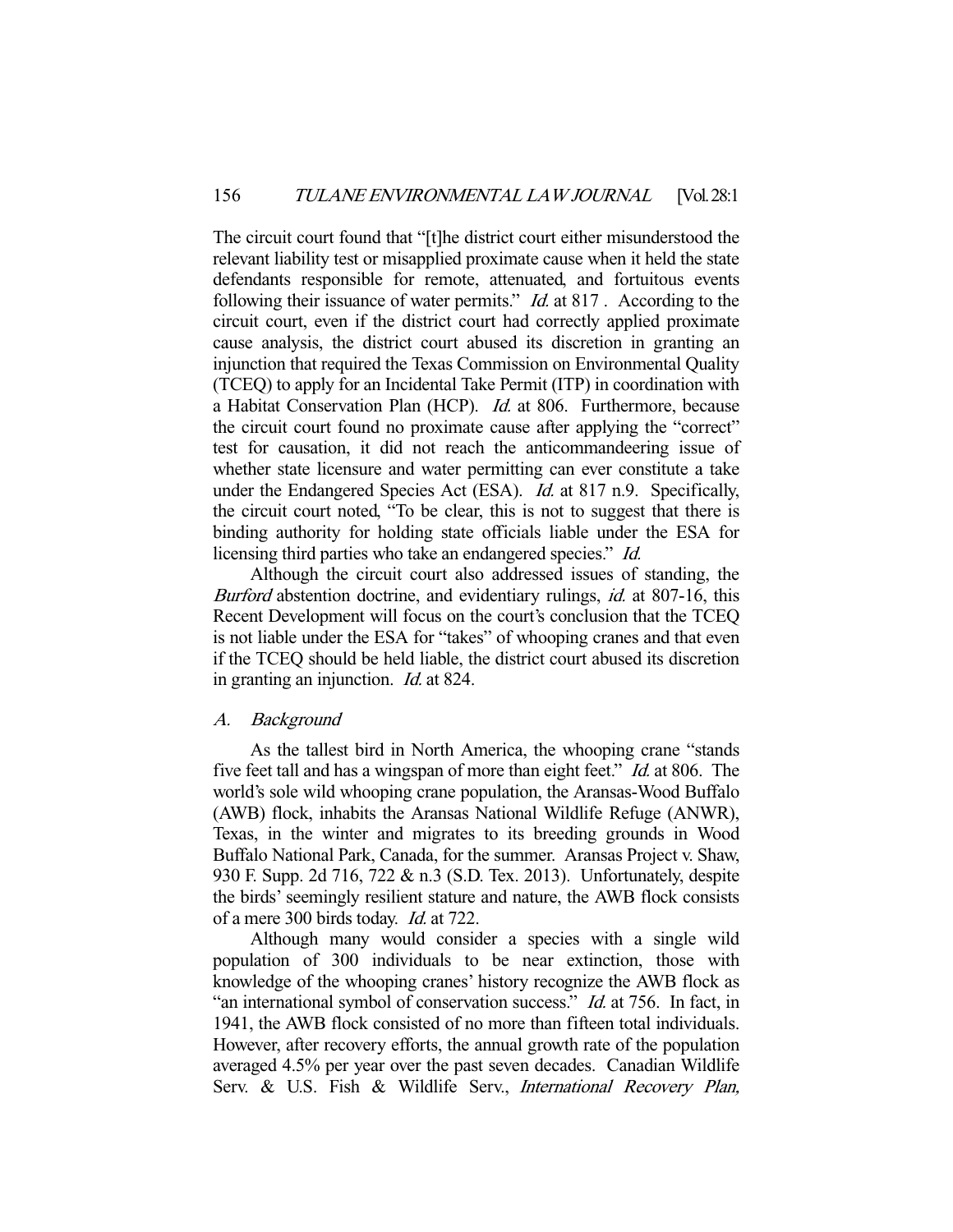Whooping Crane, U.S. FISH & WILDLIFE SERV. 19 (Mar. 2007), http:// www.fws.gov/uploadedFiles/WHCR%20RP%20Final%207-21-2006.pdf [hereinafter *Recovery Plan*]. Yet, despite evidence "showing steadily increasing flocks in the Refuge," Aransas Project, 756 F.3d at 824, TAP and whooping crane enthusiasts remain concerned about the proper level of freshwater inflows into the ANWR needed to sustain and recover AWB flock numbers. See id. at 820. After the release of the 2008-2009 report that concluded that at least twenty-three whooping cranes died that winter at the ANWR, *Aransas Project*, 930 F. Supp. 2d. at 724, TAP filed a lawsuit against the TCEQ, alleging that the TCEQ violated section 9 of the ESA "by failing to properly manage freshwater inflows into the San Antonio and Guadalupe bays during the 2008-2009 winter, causing an unlawful 'take' of AWB cranes." Id. at 725.

# 1. Legal Background

 In 1973, Congress passed the ESA with the purpose to protect and recover critically imperiled species and the ecosystems upon which they depend. 16 U.S.C. § 1531(b) (2012). The ESA provides for the listing of endangered or threatened species and the designation of their critical habitat. See id.  $\S$  1533(a). In regard to protecting listed species, section 9 of the ESA prohibits "takes" of any member of a listed endangered species, which is defined as acts that "harass, harm, pursue, hunt, shoot, wound, kill, trap, capture, or collect" a listed species. *Id.* § 1532(19). The term harm encompasses "significant habitat modification or degradation where it actually kills or injures wildlife by significantly impairing essential behavioral patterns, including breeding, feeding or sheltering," and the term *harass* is defined as "an intentional or negligent act or omission which creates the likelihood of injury to wildlife by annoying it to such an extent as to significantly disrupt normal behavioral patterns which include, but are not limited to, breeding, feeding, or sheltering." 50 C.F.R. § 17.3(c) (2013). In an important move, Congress decided that the ESA's prohibition against "takes" shall apply to all "persons," including "any officer, employee, agent, department, or instrumentality . . . of any State." 16 U.S.C. § 1532(13).

 In 1995, the Supreme Court of the United States addressed the proper standard for proving causation under section 9 of the ESA, finding that "Congress intended 'take' to apply broadly to cover indirect as well as purposeful actions." Babbitt v. Sweet Home Chapter of Cmtys. for a Great Or., 515 U.S. 687, 704 (1995). In regard to proximate causation, the Supreme Court reasoned that in adopting an ITP exception to the ESA's prohibition against "takes," it is "clear that Congress had in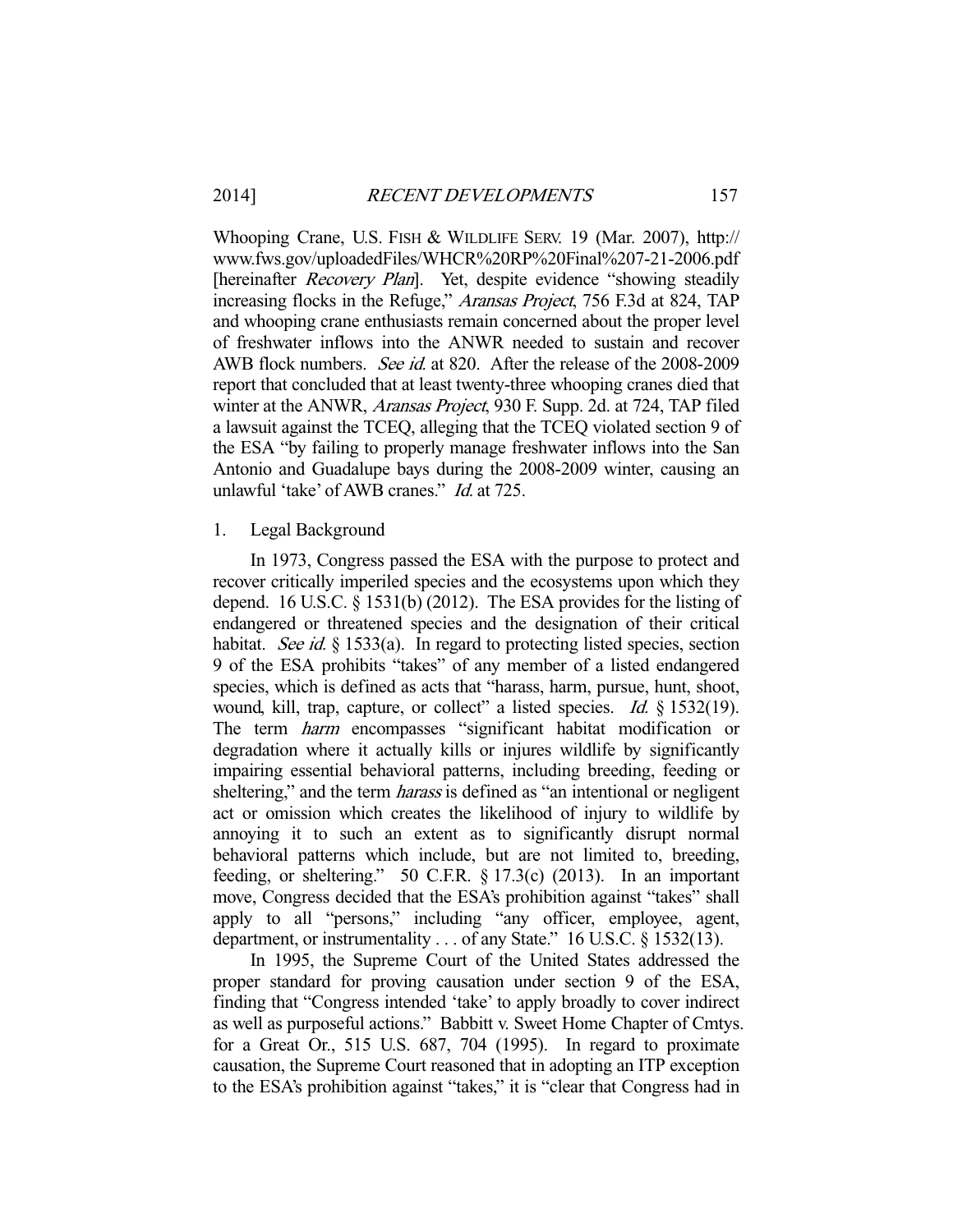mind foreseeable rather than merely accidental effects on listed species." Id. at 700. Elaborating on the majority's opinion, Justice O'Connor wrote a separate concurrence in which she explained that proximate cause has "'functionally equivalent' alternative characterizations in terms of foreseeability and duty. [It] depends to a great extent on considerations of the fairness of imposing liability of remote consequences. The task of determining whether proximate cause exists in the limitless fact patterns sure to arise is best left to lower courts." *Id.* at 713 (O'Connor, J., concurring) (citing Milwaukee & St. Paul Ry. Co. v. Kellogg, 94 U.S. 469, 475 (1877); Palsgraf v. Long Island R. Co., 162 N.E. 99, 102 (N.Y. 1928); Consol. Rail Corp. v. Gottshall, 512 U.S. 532, 546 (1994)). Lastly, the Supreme Court recognized that "[i]n the elaboration and enforcement of the ESA, the Secretary and all persons who must comply with the law will confront difficult questions of proximity and degree." Id. at 708 (majority opinion).

### 2. Procedural Background

 On March 11, 2013, the United States District Court for the Southern District of Texas issued its opinion in Aransas Project and held that the TCEQ is liable under section 9 of the ESA for the "takes" of whooping cranes and must apply for a HCP that could lead to an ITP. 930 F. Supp. 2d at 788-89 (citing 16 U.S.C. § 1538(a)(b)(B)-(C), (g)). The court based the holdings on its findings of fact, which were directly adopted from TAP's proposed findings of fact, as follows:

In summary, the Court finds that the actions, inactions and refusal to act by the TCEQ defendants proximately caused an unlawful "take" of at least twenty-three (23) Whooping Cranes in the 2008-2009 winter in violation of the ESA. TAP has established that during the winter of 2008-2009: (1) the TCEQ defendants diverted freshwater flow, caused higher salinity in the San Antonio Bay ecosystem; (2) higher salinities resulted in decreased freshwater availability, along with decreased blue crab and wolfberry abundance; (3) Whooping Cranes require freshwater, wolfberry and blue crab to survive; (4) the AWB flock suffered increased mortality as a direct result of diverted freshwater, leading to the deaths of at least twenty-three (23) cranes in total; (5) TCEQ defendants' water management practices altered the salinity of San Antonio Bay and the designated critical habitat of the AWB flock; and (6) TCEQ defendants have failed to insure the survival of the critical habitat of the AWB. . . . The Court reiterates that TAP has successfully demonstrated causation.

Id. at 780. Additionally, as a matter of law, the court avoided an in-depth analysis of proximate causation and foreseeability under section 9 of the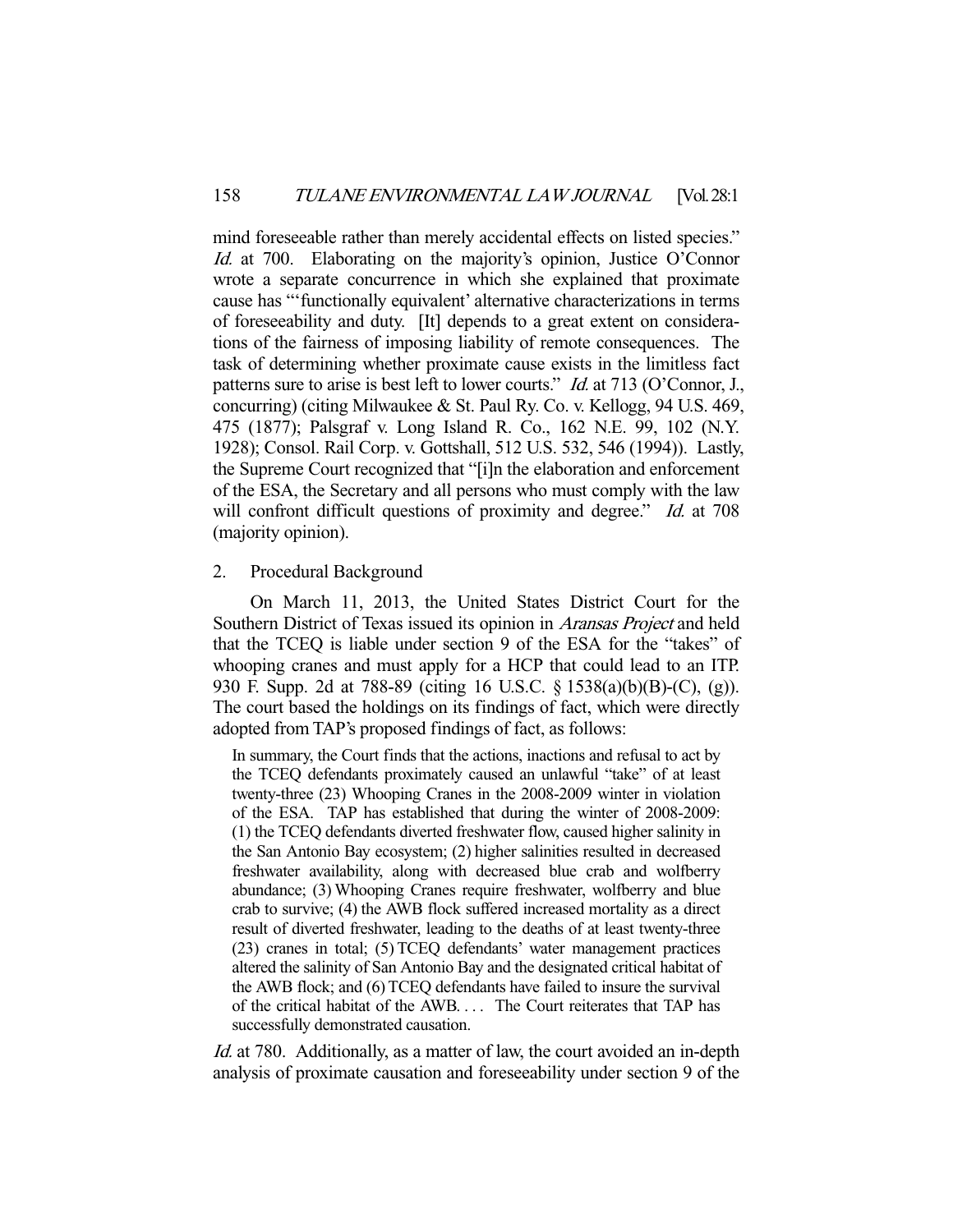ESA by concluding that "[p]roximate causation exists where a defendant government agency authorized the activity that caused the take." Id. at 786 (citing Loggerhead Turtle v. Cnty. Council of Volusia Cnty., Fla., 148 F.3d 1231, 1258 (11th Cir. 1998)). Ultimately, by holding the TCEQ liable under section 9 of the ESA for "takes" of whooping cranes, the district court broadened the scope of the ESA to hold state officials and regulatory agencies liable for licensing the third parties who subsequently "take" endangered species. See id. at 726-27 (citing Strahan v. Coxe, 127 F.3d 155, 158 (1st Cir. 1997)).

 In regard to the district court's grant of injunctive relief, the district court determined that "the ESA has been interpreted to provide for a relaxed standard in granting equitable relief: 'When an injunction is sought under the ESA, the traditional balancing of equities is abandoned in favor of an almost absolute presumption in favor of the endangered species." *Id.* at 775 (quoting Defenders of Wildlife v. Adm'r, EPA, 688 F. Supp. 1334, 1355 (D. Minn. 1988), aff'd in part, rev'd in part on other grounds, 822 F.2d 1294 (8th Cir. 1989)). With the "relaxed standard" in mind, the court discussed the TCEQ's power to manage and affect freshwater inflows into the San Antonio Bay and rejected the TCEQ's argument that it does not have the authority to control permitted water right users' actions in its findings of fact. Id. at 781. Next, the court found "by a preponderance of the evidence that there is a reasonably certain threat of imminent harm to the Whooping Crane that supports injunctive relief against the TCEQ defendants," id. at 781-82, and that as a matter of law, a court must issue an injunction in such a situation. Id. at 784 (citing Defenders of Wildlife v. Bernal, 204 F.3d 920, 925 (9th Cir. 2000)). As such, the court found it appropriate to order the TCEQ to apply for a HCP that could lead to an ITP. Id. at 787 (citing 16 U.S.C.  $§$  1539(a)).

## B. The Court's Decision

One year after the district court's opinion in *Aransas Project*, the Fifth Circuit reversed the district court's decision and held that the TCEQ cannot be held liable for a section 9 "take" under the ESA. Aransas Project, 756 F.3d at 824 (reasoning that the link between the TCEQ's management of water permits and the whooping cranes' deaths was too remote to establish proximate cause and foreseeability). Next, the circuit court held that even if the TCEQ should be held liable, the district court abused its discretion in granting an injunction.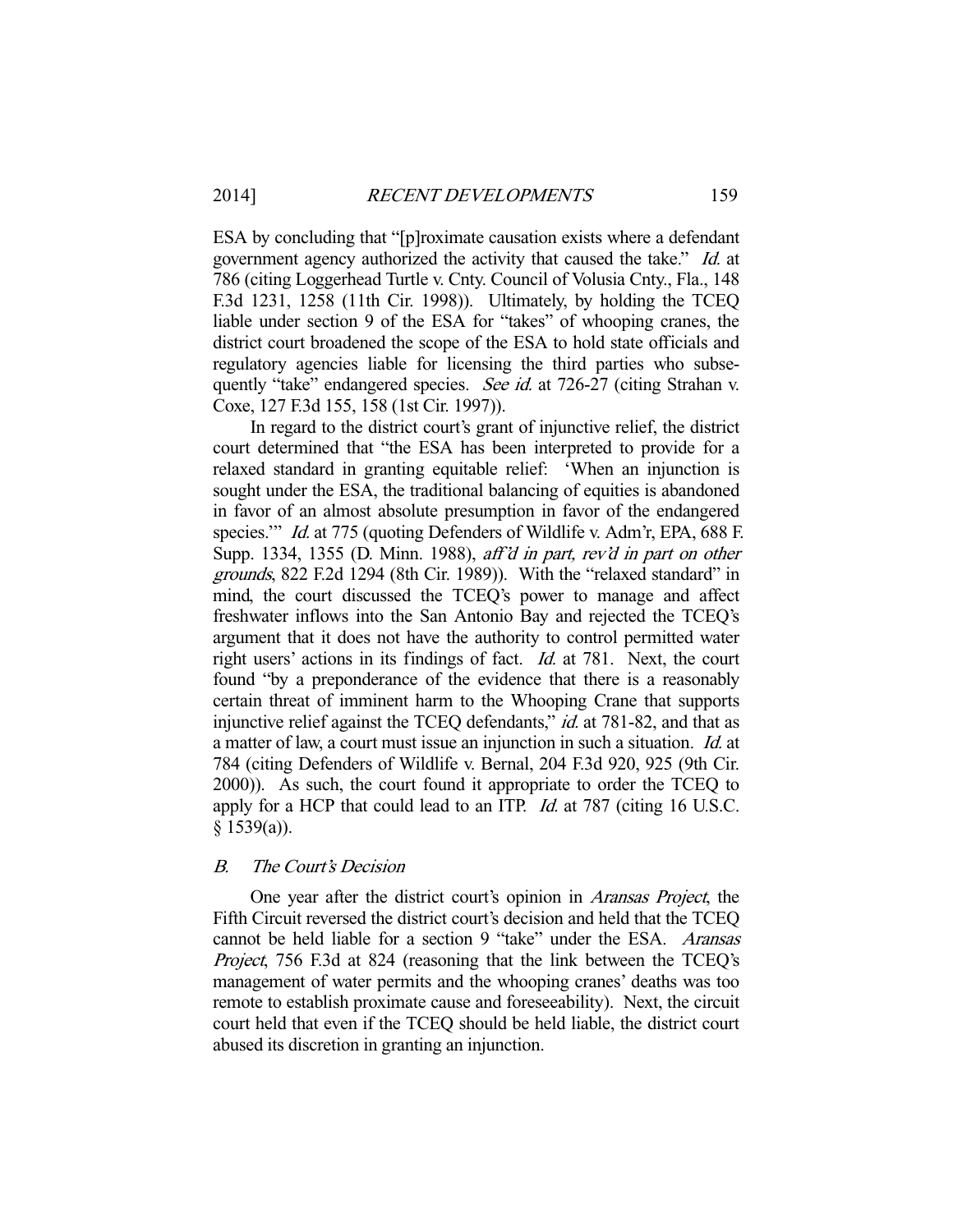#### 1. Proximate Cause and Foreseeability

 The "principal liability issue" addressed by the circuit court in Aransas Project was "whether the actions of TCEQ in administering licenses to take water from the Guadalupe and San Antonio rivers for human, manufacturing and agricultural use foreseeably and proximately caused the deaths of whooping cranes in the winter of 2008-2009." Id. at 816-17. The circuit court cleared the air on the proximate cause issue by concluding that the "district court either misunderstood the relevant liability test or misapplied proximate cause when it held" the TCEQ liable under the ESA for the effects of its water permit management and the lack of freshwater inflows into the San Antonio Bay, Texas, in the winter of 2008-2009. Id. at 817. Although the standard of review for a district court's finding of proximate cause is for clear error, the circuit court confirmed that a district court's use of an incorrect test for causation is not binding on the appellate court. Id. at 819 (citing Bertucci Contracting Corp. v. M/V Antwerpen, 465 F.3d 254, 259 (5th Cir. 2006); Elvis Presley Enters. v. Capece, 141 F.3d 188, 196 (5th Cir. 1998)).

 In laying out the appropriate proximate cause analysis, the circuit court distinguished the facts at hand from other cases that have held the state liable under the ESA for regulatory acts that contributed to "takes" of an endangered species. See id. at 819-20. The circuit court found that in the other cases, the licensed actions directly resulted in a "take" of an endangered species, e.g., by licensing the use of gillnets in which endangered right whales get caught or by permitting the removal of trees in which endangered birds make their home. Id. (citing Strahan, 127 F.3d at 165; Sierra Club v. Yeutter, 926 F.2d 429, 432-33 (5th Cir. 1991)). However, the circuit court emphasized that in the case at hand, there is a long chain of causation between the TCEQ's management of water permits and the "takes" of whooping cranes. The chain of causation laid out by the court is as follows: less freshwater inflows increased the San Antonio Bay's salinity, which caused a decrease in the blue crab and wolfberry populations in the ANWR, which then caused at least two whooping cranes to die of emaciation. *Id.* at 820.

 According to the court, each link in the chain of causation is based on "modeling and estimation," and "the district court's opinion does not establish that the state could have reasonably anticipated the synergy among the links on the chain in 2008-2009." Id. at 820-21. Additionally, the circuit court found that the *Recovery Plan*, which discussed issues relating to freshwater inflows, salinity, drought, and blue crab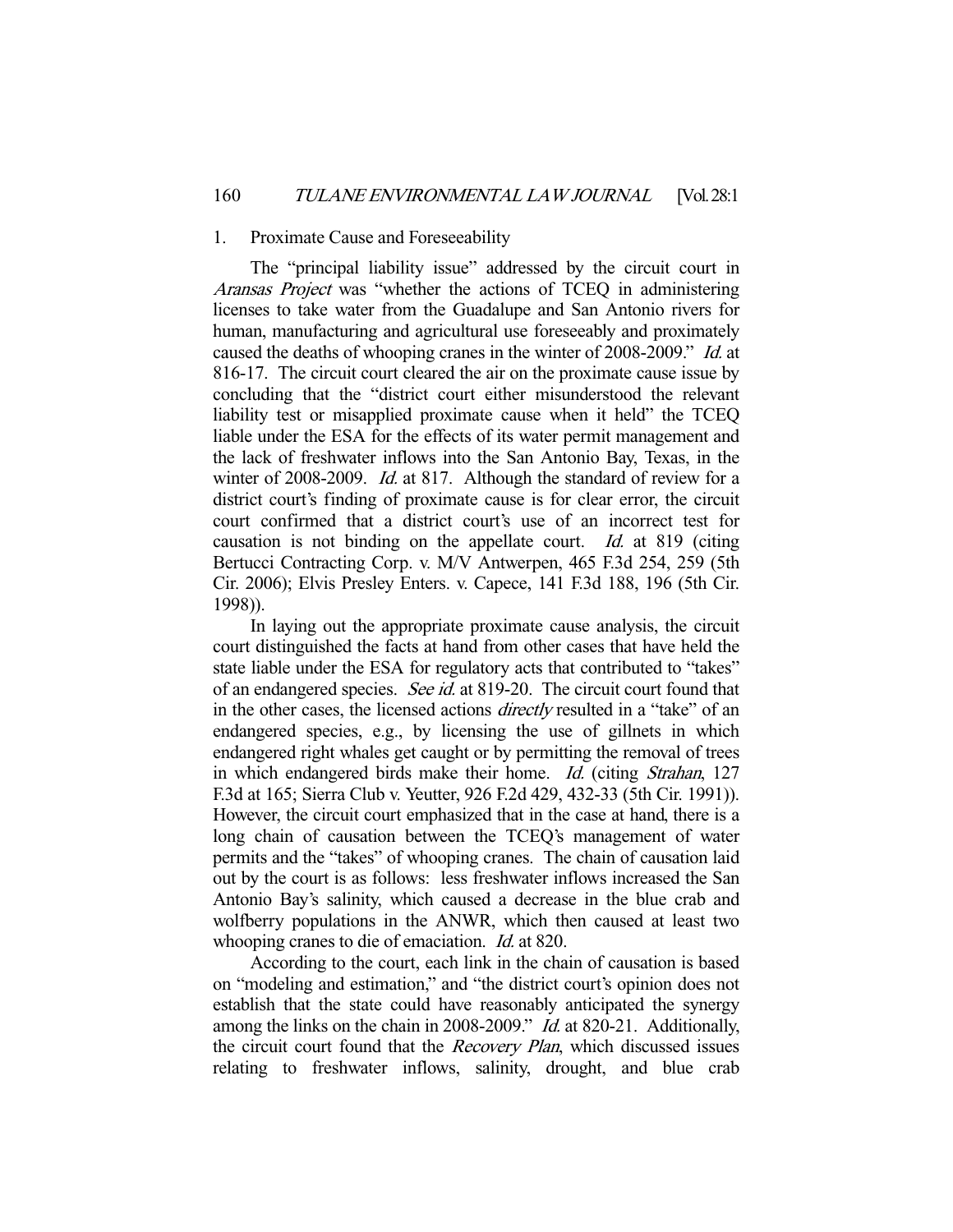populations, did not establish foreseeability because it did not specifically predict that a lack of freshwater inflows would result in abnormal crane deaths in the winter of 2008-2009. Id. at 821 ("The state defendants had no reason to anticipate a significant die-off because of decreased freshwater inflows only one year after this report issued."). Lastly, the court mentioned a "number of contingencies" that were uncontrollable factors and contributors in the chain of causation resulting in the whooping cranes' deaths. Id. at 822. These factors included thirdparty decisions to use water, unpredictable weather conditions, and intricacies of food webs. Id. at 822-23. In sum, the circuit court categorized the whooping cranes' deaths in the winter of 2008-2009 as an "unusual die-off of cranes" attributed to "multiple, natural, independent, unpredictable, and interrelated forces affecting the cranes' estuary environment." *Id.* at 823.

#### 2. Injunction

 According to the circuit court, the district court made three errors in granting an injunction: (1) "the relief is based on its failure properly to apply proximate cause and foreseeability to the circumstances in this case"; (2) "the court erred in claiming a 'relaxed' standard for granting injunctive relief "; and (3) "it erred, under the proper standard, in finding a real and immediate threat of future injury to cranes." Id. at 823.

 Regarding the first error, the circuit court simply confirmed that vacating the district court's grant of injunctive relief is in accordance with the circuit court's decision to reverse the TCEQ's liability under the ESA. Id. ("No further discussion of this error is required."). However, regarding the second error, the circuit court explained that in all cases, a court's power to order injunctive relief must rest on "whether plaintiffs have established by a preponderance of the evidence, that there is 'a reasonably certain threat of imminent harm to a protected species." Id. at 824 (quoting Defenders of Wildlife, 204 F.3d at 925). To the extent that there is a "relaxed" standard for granting injunctive relief under the ESA, the circuit court clarified that to be true "only insofar as the balance of equities will lean more heavily in favor of protecting wildlife than it would in the absence of the ESA."  $Id$  at 823. Lastly, the circuit court found that the third error lies in the district court's focus on the whooping cranes' injuries in 2008-2009 and the lack of explanation in finding a real and immediate *future* harm to the cranes. *Id.* at 823-24. According to the circuit court, the latest evidence actually shows a steady increase in the AWB flock numbers. *Id.* at 824.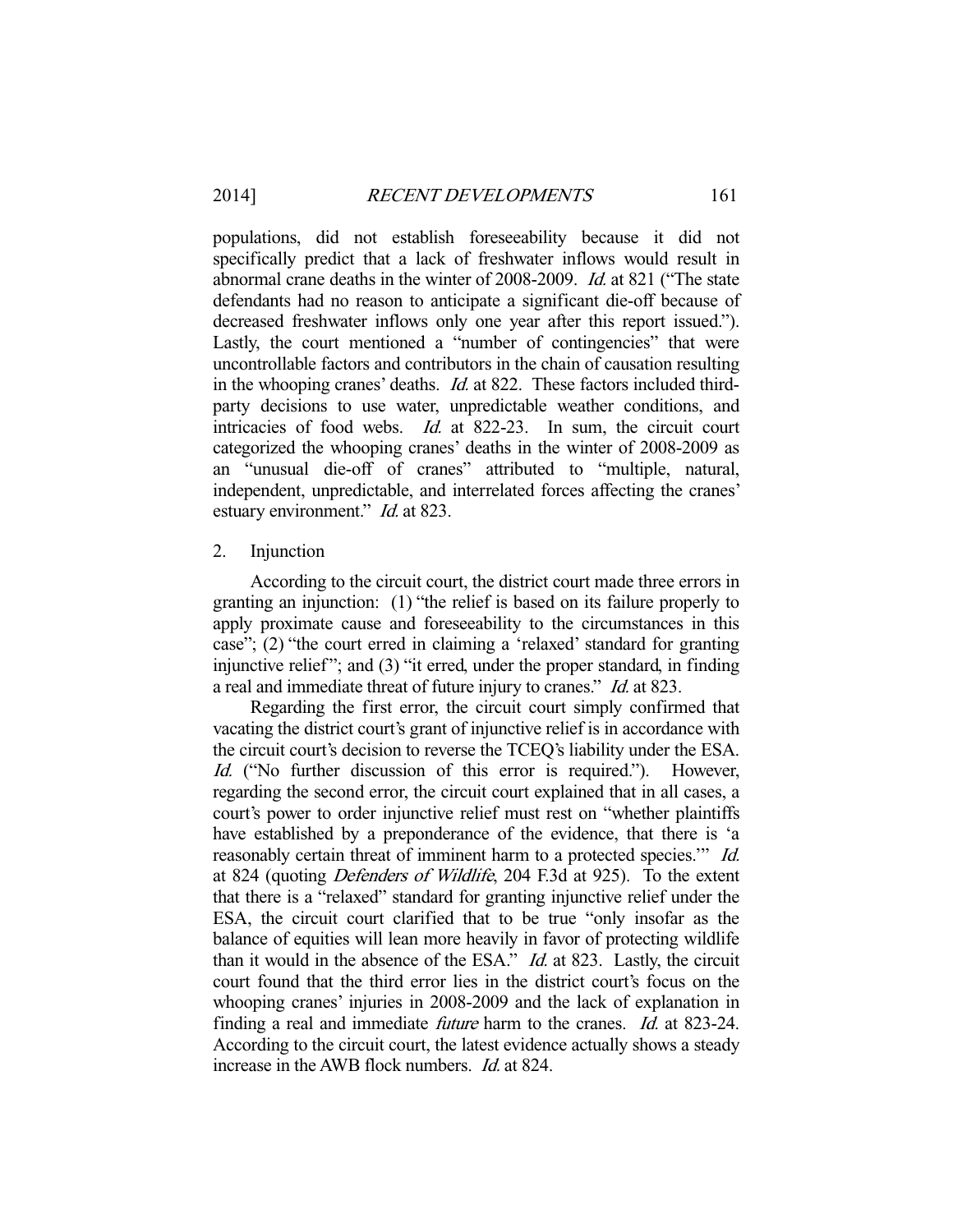# C. Analysis

Although the circuit court's opinion in *Aransas Project* was an overall loss for TAP in regard to its goal to protect the critical winter habitat of the endangered whooping crane, the opinion may be interpreted as a win for TAP in terms of future ESA "taking" claims. For a factual win, the circuit court concluded that the district court's finding of twenty-three whooping crane deaths in the winter of 2008-2009 is not clearly erroneous. Id. at 815 (recognizing, however, that "there may be some doubt as to the 2008-2009 mortality numbers"). The circuit court rejected the intervener defendant's arguments against the district court's finding of fact because "that doubt hardly leaves [the court] with a 'firm conviction' that a mistake has been made." Id. Such a conclusion by the circuit court is significant to future ESA "taking" claims because it is typically difficult for plaintiffs to prove harm to a listed endangered species under section 9 of the ESA due to scientific estimation and natural fluctuation of species' population counts. However, even if the circuit court had not recognized the district court's finding of twentythree whooping crane deaths, TAP had the indisputable evidence of four whooping crane carcasses with a specified cause of deaths to reinforce its taking claim in the case at hand.

 Secondly, for a causal win, the circuit court recognized the district court's finding of but-for causation between the TCEQ's management of water permits and the deaths of twenty-three whooping cranes. *Id.* at 820. The circuit court's recognition of the district court's finding of but-for causation is significant because a plaintiff must only establish proof of proximate cause after proving but-for causation to succeed in a section 9 "taking" claim, and after such lengthy litigation and detailed discussion of the whooping cranes' cause of deaths in the case at hand, it is doubtful that a subsequent court in a similar fact pattern will be able to find (for the second time around) that the TCEQ could not anticipate the chain of causation. Because the litigation raises awareness of the notion that a drought can occur in Southern Texas on any given year and result in the deaths of whooping cranes in the ANWR, it will be difficult for a future court to rely on the argument that the Recovery Report does not predict the occurrence of a drought in that year. According to the circuit court, the TCEQ was aware that Southern Texas is particularly susceptible to droughts, that whooping cranes inhabit the ANWR in the winter, and that freshwater inflows affect salinity, blue crab populations, and ultimately whooping cranes' survival. Therefore, in terms of proximate causation analysis, the TCEQ could reasonably foresee that the issuance and scope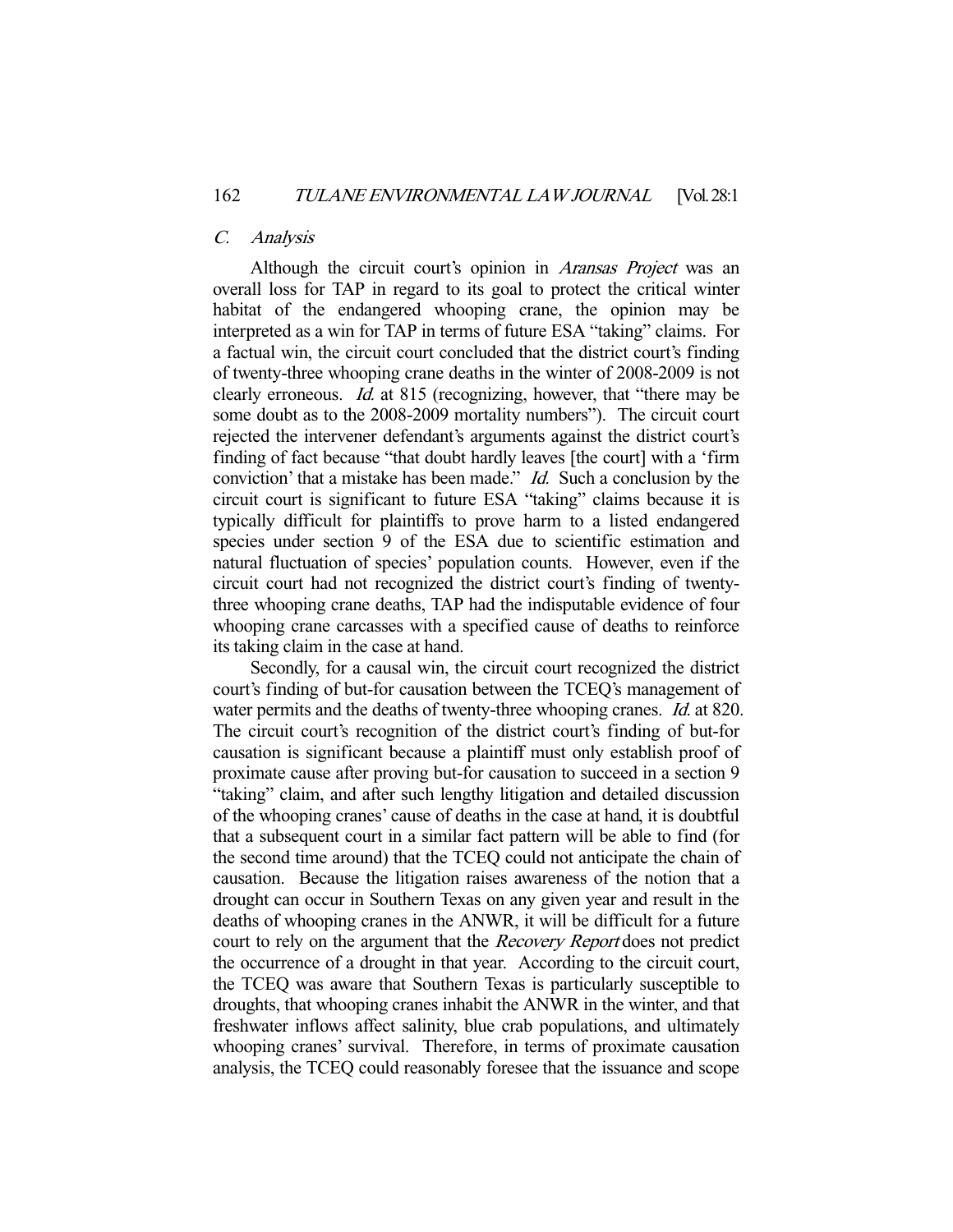of its water permits would likely result in the deaths of whooping cranes in the ANWR during a year of drought.

# Samantha N. Skains

## III. ENVIRONMENTAL LITIGATION

# Louisiana Legislation To Block Coastal Land Loss Lawsuit

 On July 24, 2013, the Southeast Louisiana Flood Protection Authority-East (SLFPA-E) filed a lawsuit against ninety-seven oil and gas companies, claiming the actions of these companies resulted in the destruction of Louisiana's coastal wetlands and contributed to the rising costs of flooding and flood protection. Eleven months later, the Louisiana legislature passed S.B. 469, a bill intended to effectively "kill" that lawsuit by removing SLPFA-E's authority to take legal action. Along with potentially absolving the oil and gas industry from liability for the destruction of Louisiana's wetlands (for the moment), S.B. 469 could bring unintended consequences upon other suits filed for damages resulting from the 2010 DEEPWATER HORIZON oil spill.

#### A. Background

#### 1. The Flood Protection Authority

 In the wake of Hurricane Katrina, Louisiana voters amended the state constitution to allow for the creation of an independent political subdivision charged with providing flood protection for St. Bernard, Jefferson, and Orleans Parishes. Bob Marshall, What Are the Key Issues in Lawsuit Against Oil & Gas Companies for Coastal Loss?, LENS (July 26, 2013, 9:49 AM), http://thelensnola.org/2013/07/26/explainer-whatare-the-legal-political-issues-in-lawsuit-against-oil-gas-companies-for-coastalloss/. The authorizing legislation for the SLFPA-E created a ninemember board of commissioners and required a majority of that board to work in fields related to flood protection. Each member is nominated by a committee consisting of representatives from the engineering schools at Louisiana State University, Tulane University, the University of New Orleans and Southern University, professional engineering organizations, and the Public Affairs Research Council. The governor then appoints the nominees to the board. These board members serve four-year terms, with three seats coming open every year.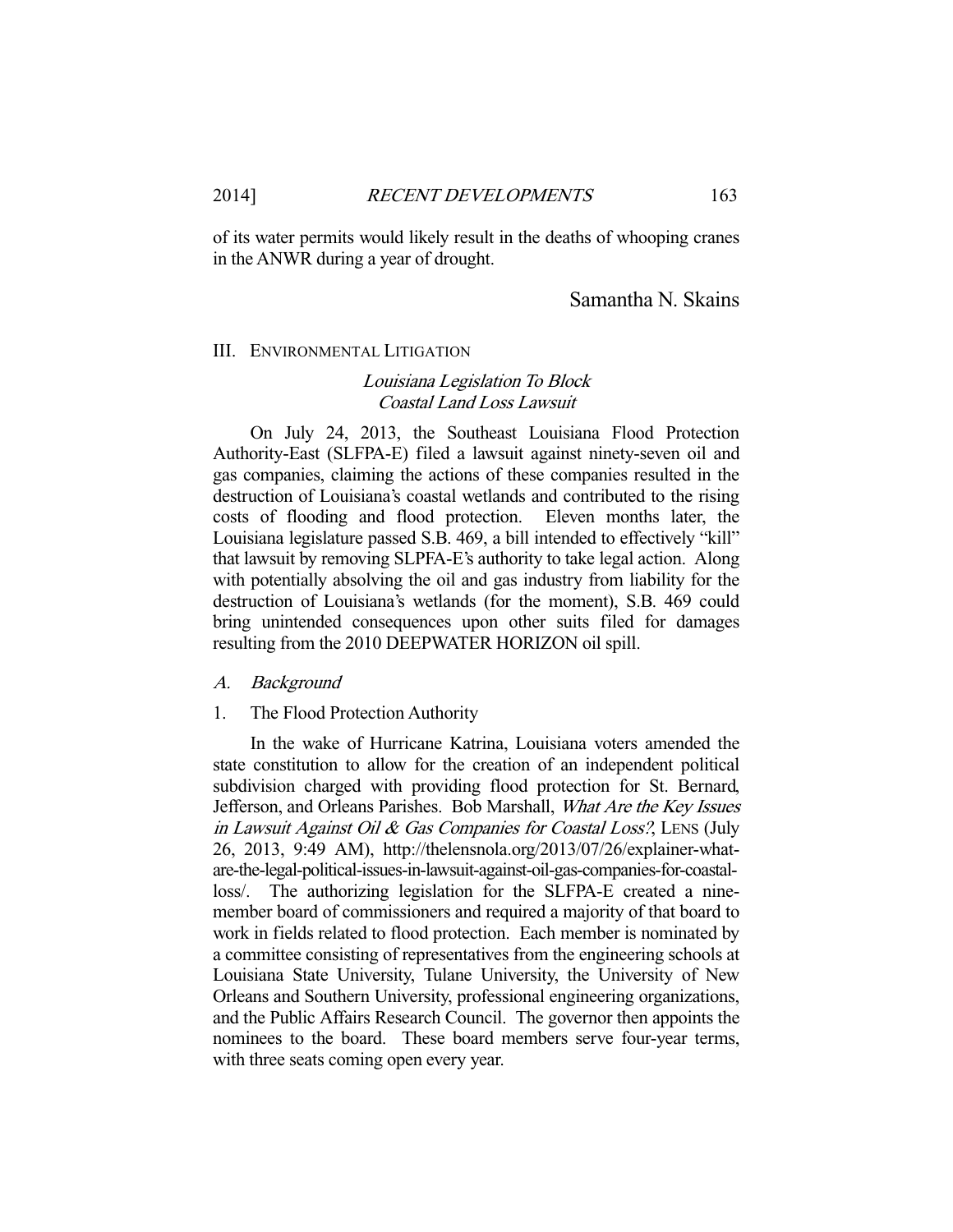#### 2. Coastal Land Loss and the SLPFA-E Lawsuit

 Over the last seventy years, Louisiana lost nearly 1,900 square miles of coastal wetlands to erosion and subsidence. Devin Lowell, Comment, Ensuring Consistency: Louisiana Coastal Restoration Through the Lens of the RAM Terminal and the Mid-Barataria Sediment Diversion, 27 TUL. ENVTL. L.J. 299, 301 (2014) (citing Mark Schleifstein, Louisiana Is Losing a Football Field of Wetlands an Hour, New U.S. Geological Survey Study Says, NOLA.COM (June 2, 2011, 1:00 PM), http://www. nola.com/environment/index.ssf/2011/06/louisiana\_is\_losing\_a\_football. html). Though the channelizing of the Mississippi River and the efforts of the U.S. Army Corps of Engineers after the Great Flood of 1927 instigated this coastal land loss, the operations of the shipping and oil  $\&$ gas industries accelerated it to the current crisis levels. Id. at 301-02 (referencing U.S. Army Corps of Eng'rs, WaterMarks, Summer 1999: The Cost of Doing Nothing, COASTAL WETLANDS, PLANNING, PROT., & RESTORATION ACT 5, https://lacoast.gov/new/Data/WaterMarks/watermarks\_ 1999-summer.pdf). Canals and levees dredged by the oil  $\&$  gas industry potentially caused up to 50% of the total land lost in coastal Louisiana since 1932. Marshall, *supra*. Along with the communities that exist on this disappearing coast, the loss of Louisiana's wetlands also threatens the state's "first line of defense" against flooding. Louisiana's coastal wetlands provide a natural barrier to storm surge and a sink that traps and retains floodwaters. See Lowell, supra, at 303 (citing Wetland Importance, GULF RESTORATION NETWORK, http://www.healthygulf. org/our-work/wetlands/wetland-importance (last visited Oct. 13, 2014)). The state's own Coastal Protection and Restoration Authority estimates the annual costs of flooding to increase tenfold if coastal land loss continues at its current rate.

 In 2013, the SLFPA-E board voted unanimously to file a lawsuit against ninety-seven oil companies for their involvement in the destruction of Louisiana's coastal wetlands, claiming that the destruction of the wetlands made it harder and more expensive to protect New Orleans against flooding. See Mark Schleifstein, Historic Lawsuit Seeks Billions in Damages from Oil, Gas, Pipeline Industries for Wetlands Losses, NOLA.COM, http://www.nola.com/environment/index.ssf/2013/07/ historic\_east\_bank\_levee\_autho.html (last updated July 24, 2013, 4:13 PM).

 This lawsuit relies primarily on three legal theories: that these companies (1) violated the federal Rivers and Harbors Act of 1889, which prohibits actions that impair the effectiveness of flood protection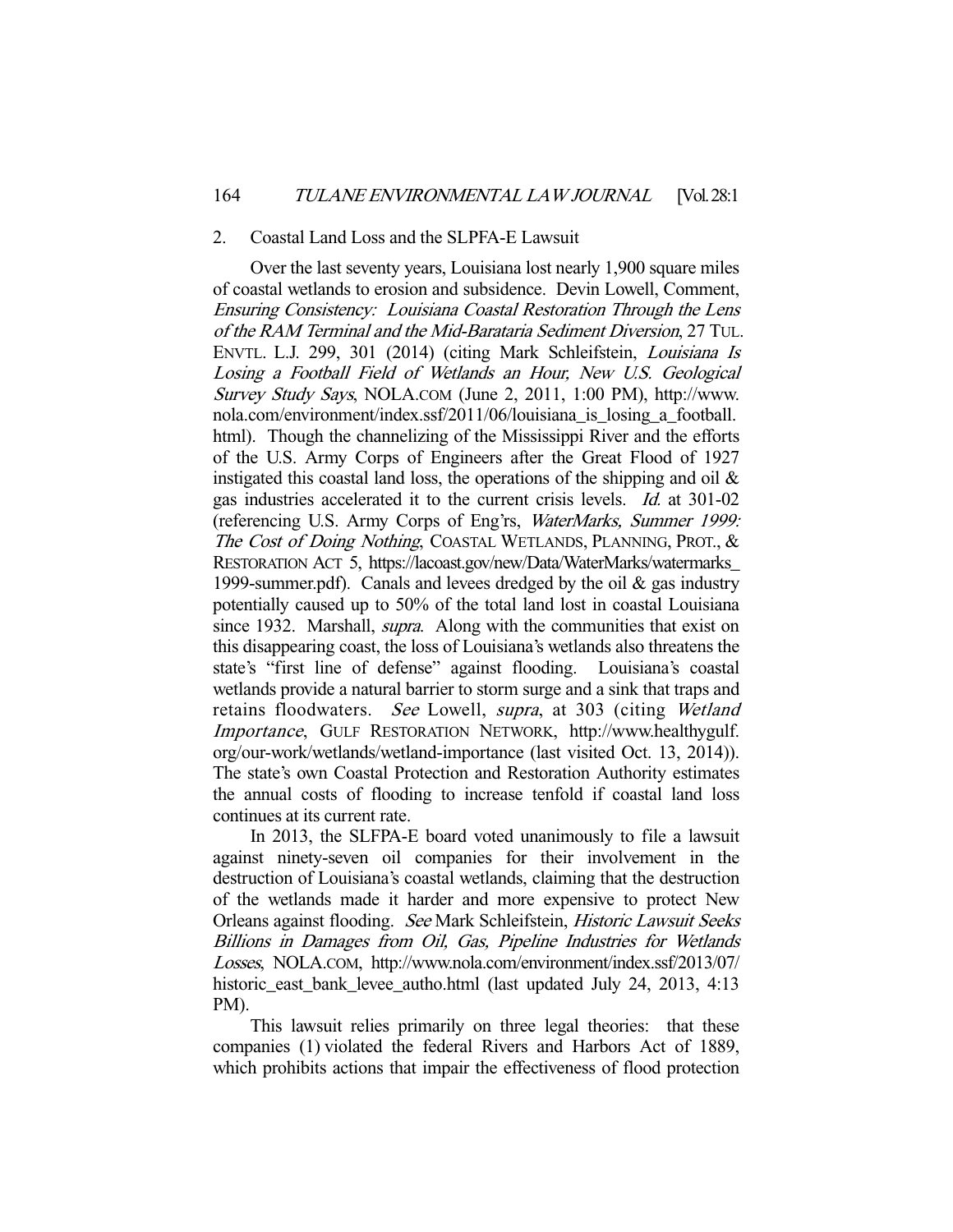levees, (2) failed to fulfill lease obligations to restore land where canals were dredged, and (3) violated the natural servitude of drain, a provision of Louisiana law that prohibits one person from increasing the flow of water onto someone else's property. The lawsuit asks for injunctive relief in the form of wetland restoration projects performed by the defendants or, in the alternative, monetary damages to defray the costs of wetland restoration and flood protection now required to protect the coast. Since the filing, both Louisiana Governor Bobby Jindal and the oil & gas industry in the state have vigorously opposed the lawsuit. This vigorous opposition culminated almost a year later in S.B. 469, a bill intended to "kill" the lawsuit and prevent future actions like it.

## B. The Law To Kill the Suit and Subsequent Developments

#### 1. S.B. 469

 In response to the SLPFA-E lawsuit, the Louisiana legislature passed S.B. 469, later signed by Governor Bobby Jindal as Act No. 544. S.B. 469, 2014 Sess. (La. 2014). This law amends the state's Coastal Zone Management Act (CZMA) to prevent political subdivisions from claiming a cause of action related to any activity authorized by the CZMA, which includes oil & gas-related activities. In relevant part, it reads:

(O)(1) Except as provided in this Subpart, no state or local governmental entity shall have, nor may pursue, any right or cause of action arising from any activity subject to permitting under R.S. 49:214.21 et seq., 33 U.S.C. 1344 or 33 U.S.C. 408 in the coastal area as defined by R.S. 49:214.2, or arising from or related to any use as defined by R.S. 49:214.23(13), regardless of the date such use or activity occurred.

The cited provisions of law refer to the state coastal use permitting requirement and federal Clean Water Act § 404 permitting.

 The Louisiana House amendments clarified that they intended S.B. 469 to apply retroactively to the SLFPA-E lawsuit: "Section 2. The provisions of this Act shall be applicable to all claims existing or actions pending on the Act's effective date and all claims arising or actions filed on or after that date."

 If there existed any doubt that legislators specifically targeted the SLFPA-E lawsuit with S.B. 469, section 1, part 5 (the savings clause) dispels that: "Nothing in this Section shall alter the rights of any governmental entity, except a local or regional flood protection authority, for claims related to sixteenth section school lands or claims for damage to property owned or leased by such governmental entity." Since the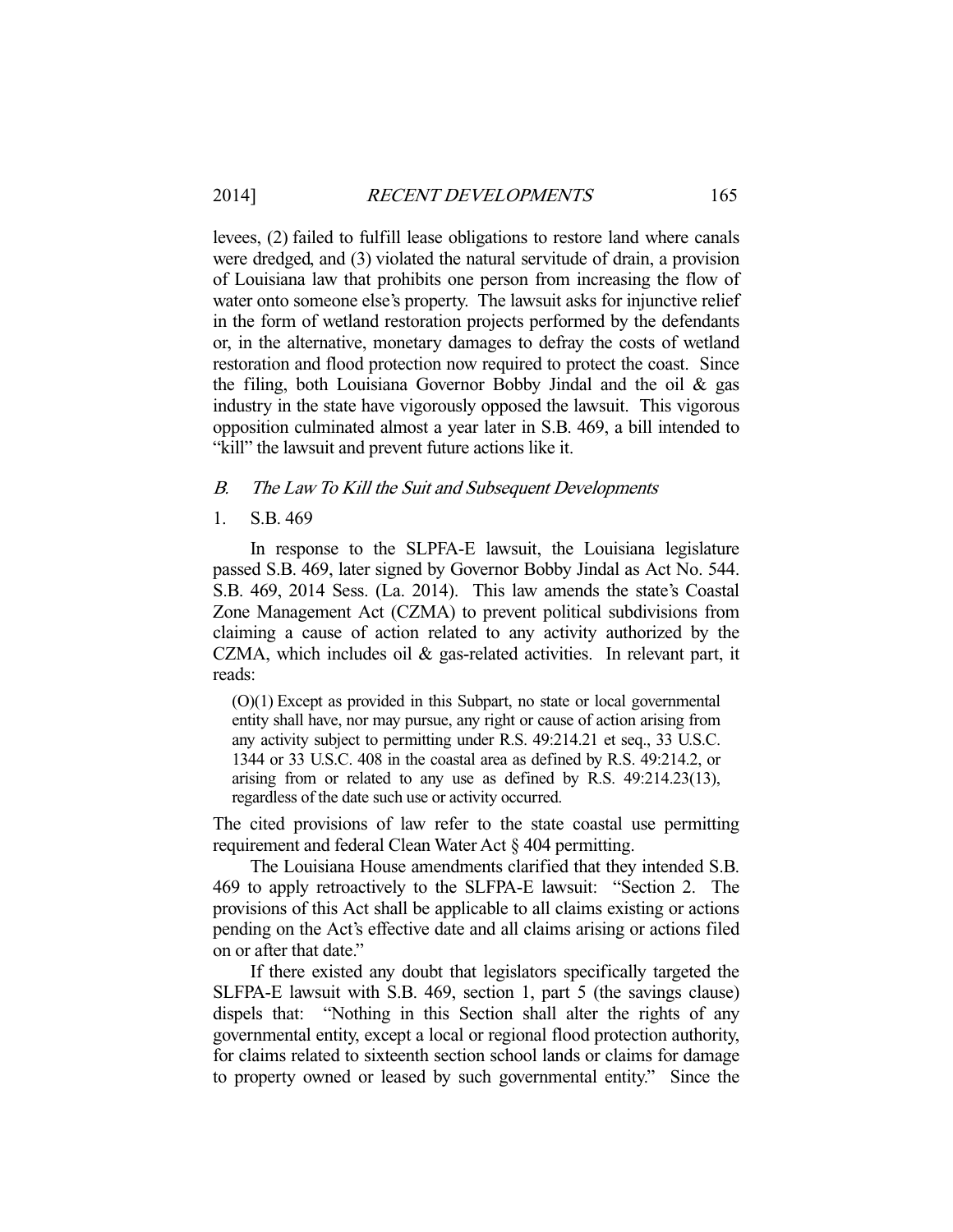passage of S.B. 469, SLPFA-E filed a motion for partial summary judgment on the lawsuit, asking a federal judge to rule on the constitutionality of S.B. 469 and its applicability to the causes of action the lawsuit is based on. See Memorandum in Support of Plaintiffs' Motion for Partial Summary Judgment Regarding Louisiana Act 544 at 2, Bd. of Comm'rs of SLPFA-E v. Tenn. Gas Pipeline Co., 2:13-cv-05410, 2014 WL 4684442 (E.D. La. filed Aug. 6, 2014).

# 2. Subsequent Developments

 The passage of S.B. 469 and its amendments to Louisiana's CZMA brings up at least three pressing questions: (1) does the law in fact "kill" the SLPFA-E lawsuit against ninety-seven oil companies, (2) does the law create any unintended consequences regarding other lawsuits filed by "local governmental entities," and (3) does this controversy create any nonlegal repercussions for SLPFA-E and Louisiana's flood protection system?

 Prior to the passage of S.B. 469, a letter from Professor Robert Verchick at Loyola University New Orleans College of Law, addressed to Governor Jindal's executive counsel, questioned the applicability of the new law to the suit in question. Verchick posits that S.B. 469

applies only to "local government entities," a term with a specific legal meaning that does not include regional flood protection authorities or the levee districts that make up SLFPAE. And, in the one place SB469 does mention regional flood protection authorities, the bill fails to include levee districts. The SLFPAE lawsuit is filed on behalf of the East Jefferson Levee District, the Orleans Levee District, and the Lake Borgne Basin Levee District as entities distinct from SLFPAE itself.

Letter from Robert R.M. Verchick, Gauthier-St. Martin Eminent Scholar Chair in Envtl. Law, Loyola Univ. New Orleans Coll. of Law, to Thomas Enright, Jr., Exec. Counsel, Office of the Governor, NOLA.COM (June 2, 2014), http://media.nola.com/politics/other/Verchick%20letter.pdf.

 By Verchick's reckoning, the wording of S.B. 469 includes (and omits) specific legal terms that prevent it from applying to the SLFPA-E lawsuit. The plaintiffs have since adopted such reasoning in their Motion for Partial Summary Judgment. The motion claims that throughout Louisiana law, the term "local governmental entity" specifically means bodies like city and parish governments and does not contemplate a political subdivision such as the levee districts or SLFPA-E. See Memorandum in Support of Plaintiff's Motion for Partial Summary Judgment Regarding Louisiana Act 544, supra, at 11-19. In discussing the savings clause, SLPFA-E claims, "While SLFPA-E is excepted from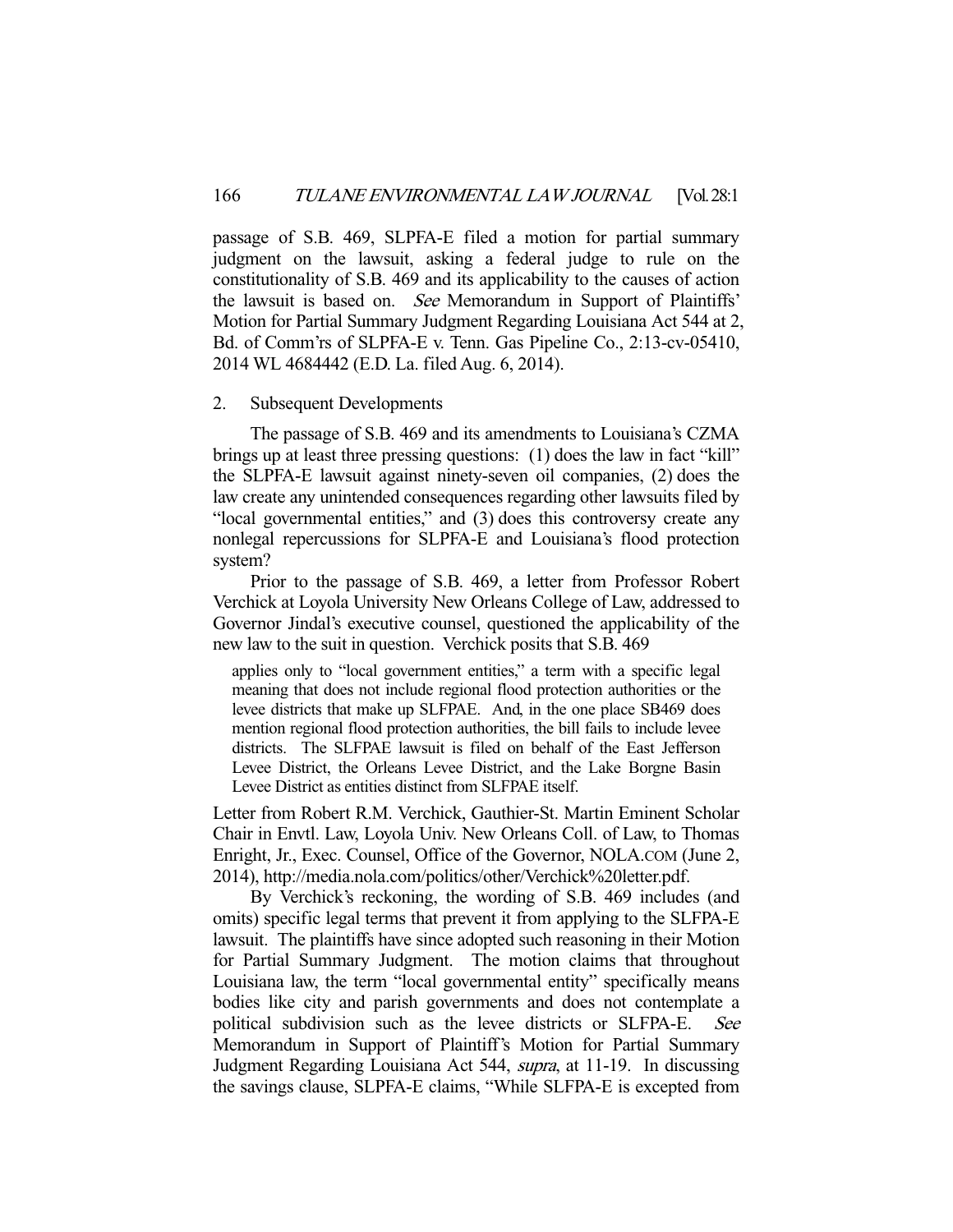this savings clause, the distinct Levee Districts are not, and therefore their claims for damage to the levee systems and flood control structures are within the scope of the savings clause and not prohibited by Act 544." Id. at 34.

 Both Professor Verchick's letter and SLFPA-E's motion also challenge the constitutionality of S.B. 469. According to SLFPA-E, if S.B. 469 indeed applies to them and to the levee districts, then the law violates the Louisiana Constitution's

(1) prohibition against violating the separation of powers (La. Const. Art. II, § 2); (2) prohibition of improper special or local laws (La. Const. Art. III,  $\S$  12(A)(3)); (3) requirement to advertise any otherwise proper special or local laws (La. Const. Art. III,  $\S 13(A)$ ); (4) mandate to protect, conserve, and replenish the state's environment under the constitutional public trust doctrine (La. Const. Art. IX,  $\S$  1); and (5) requirement to comply with specific public-notice-related procedural safeguards in processing and passing legislation (La. Const. Art. III, § 15(A), (C), and (D)).

See Memorandum in Support of Plaintiff's Motion for Partial Summary Judgment Regarding Louisiana Act 544, supra, at 2. So in addition to potentially failing to kill the SLFPA-E lawsuit, the legislature may have passed S.B. 469 in open violation of the state's constitution.

 Beyond the questionable constitutionality and applicability of S.B. 469, the law may have unintentionally given the oil  $\&$  gas industry a tool to fight other lawsuits for damages related to oil spills—in particular, litigation related to the DEEPWATER HORIZON oil spill of 2010. Another memorandum drafted by Professor Verchick and signed by other legal scholars from across the country protested that S.B. 469's wording "actually poses a new and significant risk to local and state government claims under the Oil Pollution Act of 1990 (OPA)." Memorandum from Robert R.M. Verchick et al., SB 469 Poses Litigation Risk for Local Government Oil Pollution Act Claims in Louisiana, Specifically Including Those Arising from BP's Macondo Spill, L., SCI. & PUB. HEALTH, LA. ST. U. (May 31, 2014), http://biotech.law.lsu.edu/blog/BP-Claims-Memo\_Signatories.pdf. The memo argues that the sweeping language of S.B. 469 creates a risk that courts will interpret it to apply to claims for economic and natural resource damages arising under the OPA, thus preventing local political subdivisions from recovering in the event of an oil spill like DEEPWATER HORIZON. Professor Verchick and others worry that S.B. 469 presents a significant litigation risk to suits like that filed by the State of Louisiana and a myriad of its political subdivisions against British Petroleum (BP) in MDL-2179, the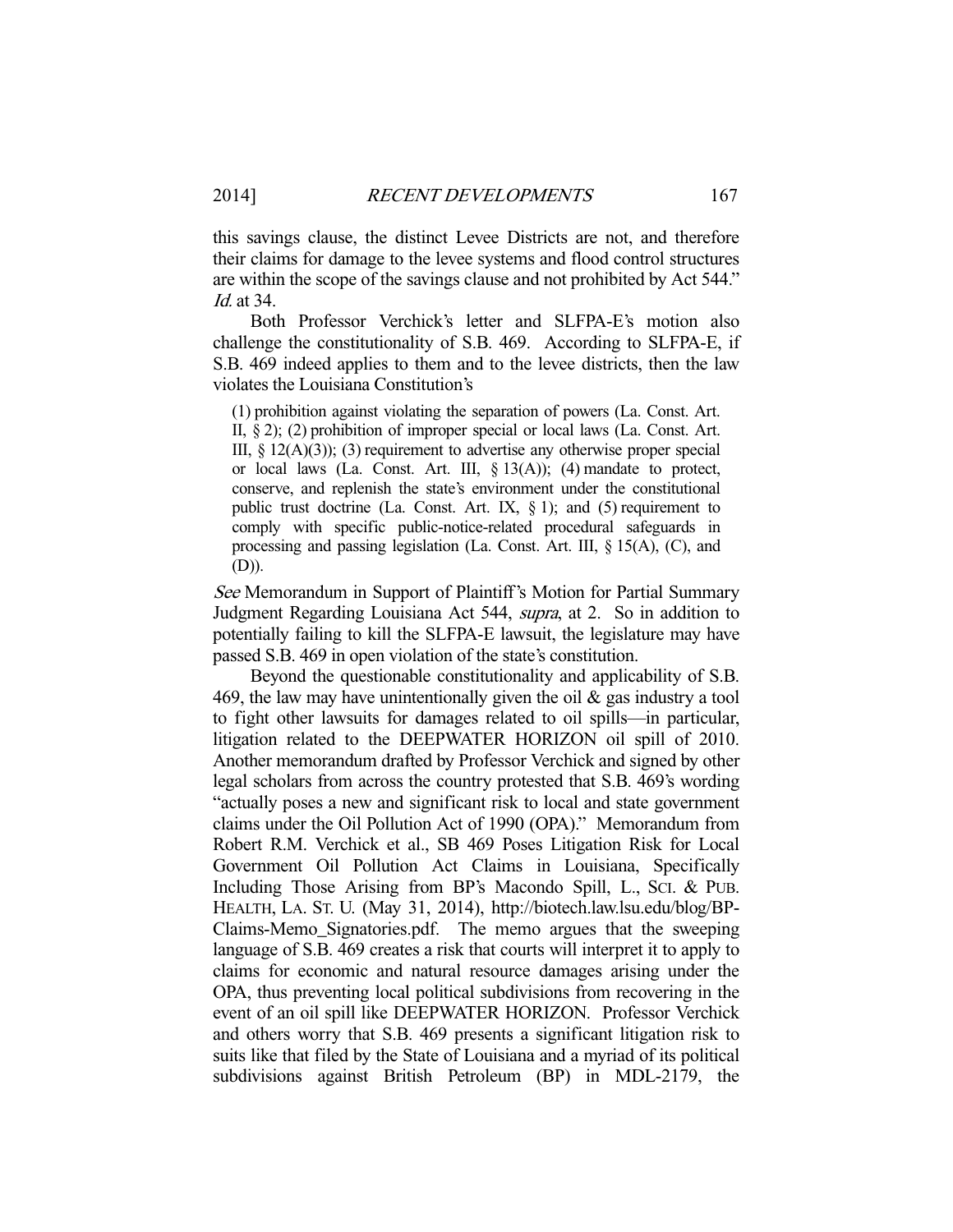multidistrict litigation regarding damage claims arising from the DEEPWATER HORIZON spill.

 Aside from the legal consequences (or lack thereof) of S.B. 469, the fight by politicians against the SLFPA-E lawsuit also made some waves in the makeup of SLFPA-E itself. After the board unanimously voted to proceed with the lawsuit, the Jindal administration announced the governor would veto any nominees who supported the suit. Bob Marshall, Future of Coastal Loss Lawsuit Could Rest in Hands of Board's Nominating Committee, LENS (July 16, 2014, 2:50 PM), http:// thelensnola.org/2014/07/16/future-of-coastal-loss-lawsuit-could-rest-in-handsof-boards-nominating-committee/. By threatening to veto any nominee for the board who supports the suit, the governor replaced four board members who voted for the suit with nominees who oppose the suit. At the most recent meeting of the SLFPA-E board, they voted 5-4 to proceed with the suit—but that margin could potentially flip after another round of board nominations and appointments.

## C. Analysis

 In an attempt to defeat a lawsuit they found politically distasteful, the Louisiana legislature passed a possibly unconstitutional law that not only could fail to accomplish its aims, but might also imperil other, more favorable litigations against BP and others responsible for oil spill damages. The failure to heed several warnings issued by legal scholars and SLFPA-E itself smacks of irresponsibility in the drafting of the legislation, let alone in the wisdom of using retroactive legislation to defeat a single lawsuit. The consequences of this legislation will play out for a while yet to come and be felt in coastal Louisiana, potentially, for generations.

Devin Lowell

# IV. LAND USE

Esplanade Ridge Civic Ass'n v. City of New Orleans, 2013-1062 (La. App. 4 Cir. 2/12/14); 136 So. 3d 166

 In Esplanade Ridge Civic Ass'n v. City of New Orleans, the Louisiana Fourth Circuit Court of Appeal affirmed the district court's ruling that the City of New Orleans' Board of Zoning Adjustments (BZA) properly granted a variance allowing for the construction of a multiunit building complex where half of the units would house formerly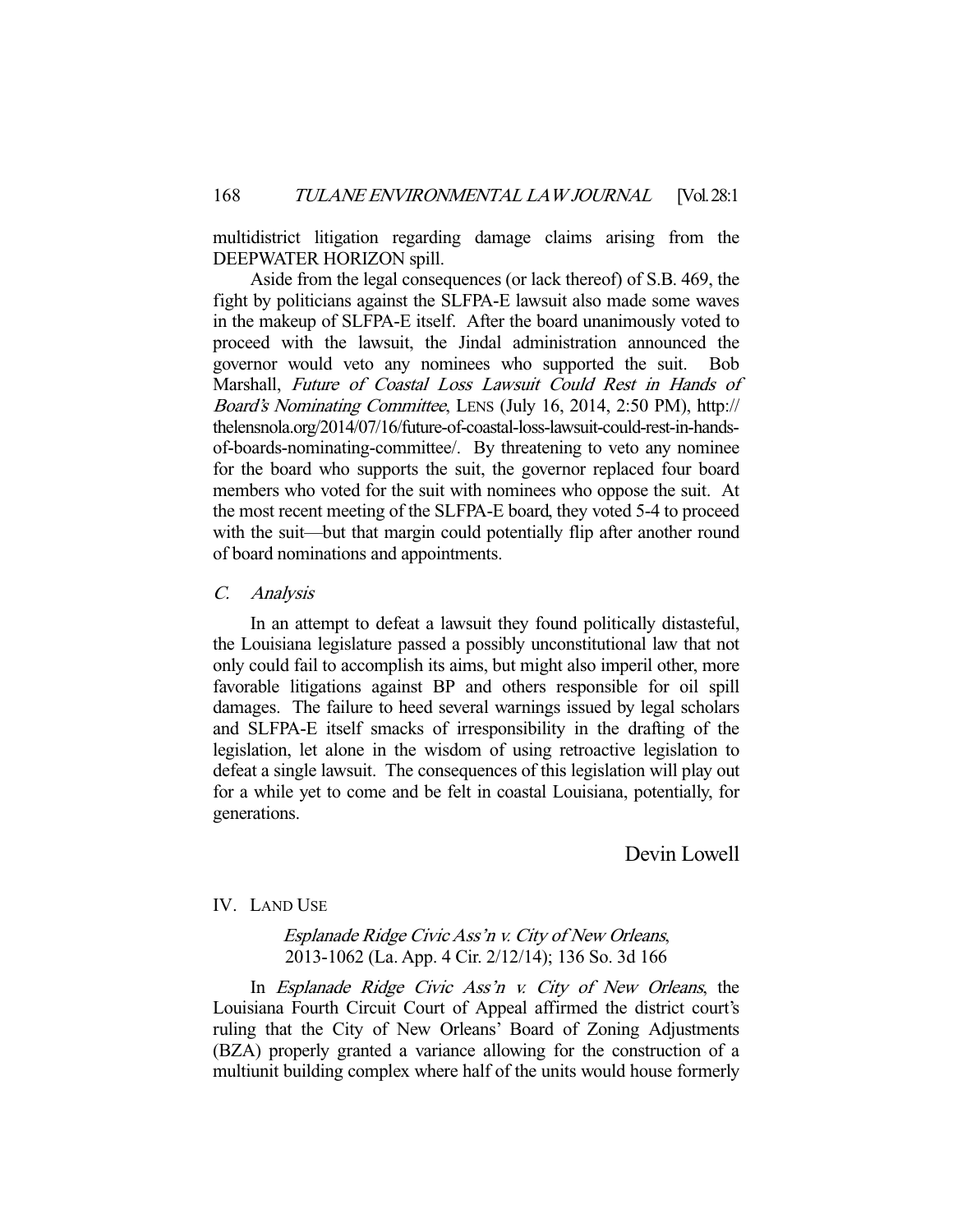homeless people and would allow for on-site supportive social services. 2013-1062 (La. App. 4 Cir 2/12/14); 136 So. 3d 166, 168. The court held that (1) the BZA had authority to hear the appeal of a decision letter and did not abuse its discretion by granting a zoning variance and that (2) the zoning variance was a reasonable accommodation under the Fair Housing Act (FHA). *Id.* at 172.

#### A. Factual and Procedural Background

 The Esplanade Ridge Civic Association (ERCA) is a nonprofit corporation that promotes redevelopment of the area of New Orleans "from North Rampart Street to North Broad Street and from Orleans Avenue to St. Bernard Avenue." *Id.* at 168. Several members of the ERCA live in the immediate vicinity of 2535 Esplanade Avenue, which is zoned as RM-3 multiple-family residential under the city's Comprehensive Zoning Ordinance (CZO).

 GCHP Esplanade, LLC (GCHP) proposed to renovate a forty-unit residential complex where twenty of the units, set aside for formerly homeless people, would include on-site supportive services via a case management office. Low-income individuals would occupy the other twenty units. *Id.* at 170. After GCHP applied to the BZA for a setback waiver in January 2011, the Director of Safety and Permits of the City of New Orleans (Director) denied the application, citing noncompliance with the city's CZO. *Id.* at 168. Particularly, the Director cited the existence of the case management office as violating the RM-3 multiplefamily designation. GCHP then appealed the Director's decision to the BZA.

 In November 2011, the BZA overturned the Director's decision, finding that the Director's decision failed to take into account the GCHP's request for a reasonable accommodation under the FHA. In December 2011, the BZA granted GCHP's request for a reasonable accommodation under the FHA, which allowed GCHP to operate a case management office and to provide fewer parking spots at the property. The ERCA appealed this decision to the district court under LA. REV. STAT.ANN. 33:4727. Esplanade Ridge, 136 So. 3d at 168-69.

 The district court found that the BZA properly designated the property as multifamily housing under the CZO and that the FHA required the BZA to make a reasonable accommodation to GCHP in order to offer equal opportunity housing to the handicapped community. Id. at 169. The district court found that the BZA's decision did not warrant reversal given the BZA's attempt to comply with the FHA. The ERCA appealed this decision to the Fourth Circuit.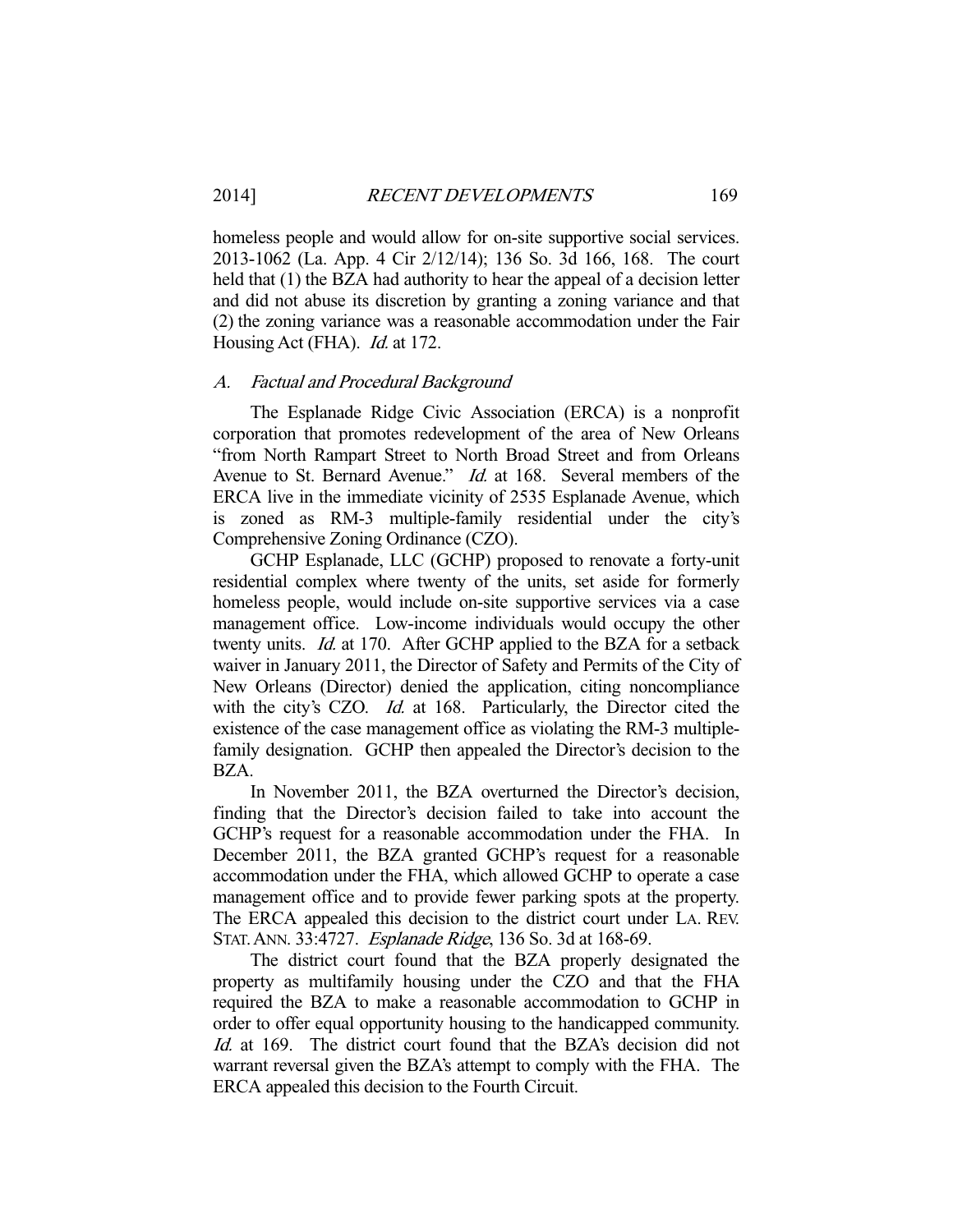## B. The Court's Decision

 The City Planning Commission of New Orleans consists of nine members appointed by the mayor and approved by the City Council. *Id.* at 170. Attached to the City Planning Commission is the BZA, which consists of seven members appointed by the mayor and approved by the City Council. The BZA has the authority to hear appeals from applicants who have been refused building permits as a result of a conflict with the CZO. The BZA may vary zoning regulation applications as long as harmony with the ordinance's general purpose is maintained. Id. at 169. Specifically, LA. REV. STAT. ANN.  $34:4727(C)(3)(c)$  requires the following of the BZA:

In passing upon appeals, where there are practical difficulties or unnecessary hardships in the way of carrying out the strict letter of the ordinance, to vary or modify the application of any of the regulations or provisions of the ordinance relating to the use, construction, or alteration of buildings or structures or the use of land so that the spirit of the ordinance shall be observed, public safety and welfare secured, and substantial justice done.

 Under LA. REV. STAT. ANN. 33:4727(E), the district court may review the BZA's decisions. Further, the district court may receive additional evidence and take additional testimony as part of its consideration of an appeal of a BZA decision whenever the district court sees fit. The court must determine whether the BZA exceeded its jurisdiction or whether the evidence establishes a legal and substantial basis for the BZA's decision. The decision of the BZA is afforded a rebuttable presumption of validity. The district court must overturn a decision of the BZA if the BZA acted arbitrarily, capriciously, or unreasonably under the circumstances.

 The court of appeal will review questions of law under the de novo standard of review. Further, the appeals court should not consider whether the district court manifestly erred in its findings, but whether the BZA acted arbitrarily, capriciously, or with any prejudicial lack of discretion.

 In this case, the court found that the purpose of the CZO district within which the property is located is to provide for a variety of dwelling types in a medium-density setting while preserving the neighborhood's character by limiting the uses and the number of signs. Id. at 170. Further, the court found that buildings containing between ten and fifty apartments, where an apartment is defined as a dwelling unit with culinary facilities designed as a living quarters for a family, were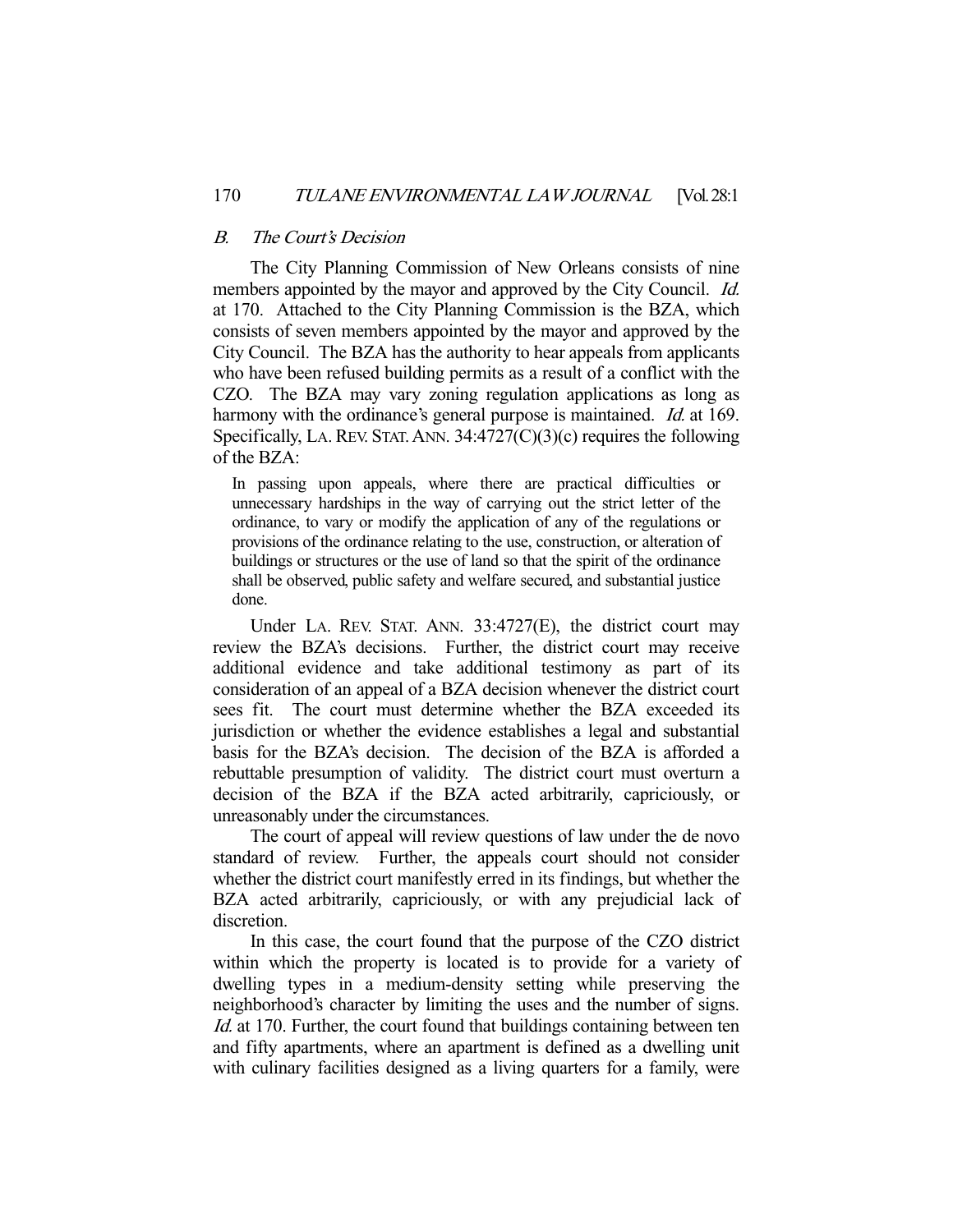permitted within the district. Accessory facilities, such as an office, laundry room, dining room, and coin-operated laundry facilities, were also permitted as part of a multiapartment building.

 The ERCA argued that the proposed construction on the property would be a residential care center, not allowed in an RM-3 district. Id. at 171. A residential care center is defined under New Orleans CZO section 2.2(151) as:

A building other than an apartment hotel, hotel, small or large group home, rooming house, tourist home, motel or motor lodge, providing temporary lodging and board and a special program of specialized care and counseling on a full-time basis for fifteen (15) or more individuals who are displaced from their normal living environment, where such building is operated under the auspices of an entity which is designated as educational, religious, eleemosynary, public or nonprofit by the Federal Internal Revenue Service and is licensed by the State of Louisiana.

Id. at 170. The City of New Orleans argued that the project would constitute a multiunit apartment building, based primarily on the interpretation that the apartments were permanent rather than temporary. Id. at 171. Further, the City of New Orleans asserted that the ERCA's characterization of the project as consisting of twenty apartments and twenty "supportive housing units" is inaccurate because the CZO does not define "supportive housing unit." Further, the CZO defines an apartment as a living unit that includes its own culinary facilities; by this definition, each unit in the project has its own culinary facilities.

 The court noted that where a zoning law is subject to more than one reasonable interpretation, the interpretation leading to the less restrictive use of the property should be applied. The court found that the project was not a residential care center because all of the project's apartments were permanent rather than temporary. Further, the court did not find the BZA's decision debatable.

 Significantly, the court also noted that GCHP had requested from the BZA a reasonable accommodation under the FHA. Id. at 171-72. The FHA bans all state laws permitting any action that would be a discriminatory housing practice. *Id.* at 172. The FHA also requires reasonable accommodations to be made where necessary to afford disabled persons equal opportunity to use and enjoy a dwelling. In addition to the court's finding that the BZA's finding was not debatable, it further held that permitting the project constituted a reasonable accommodation under the FHA because it provided housing for lowincome and formerly homeless individuals. Thus, the court affirmed the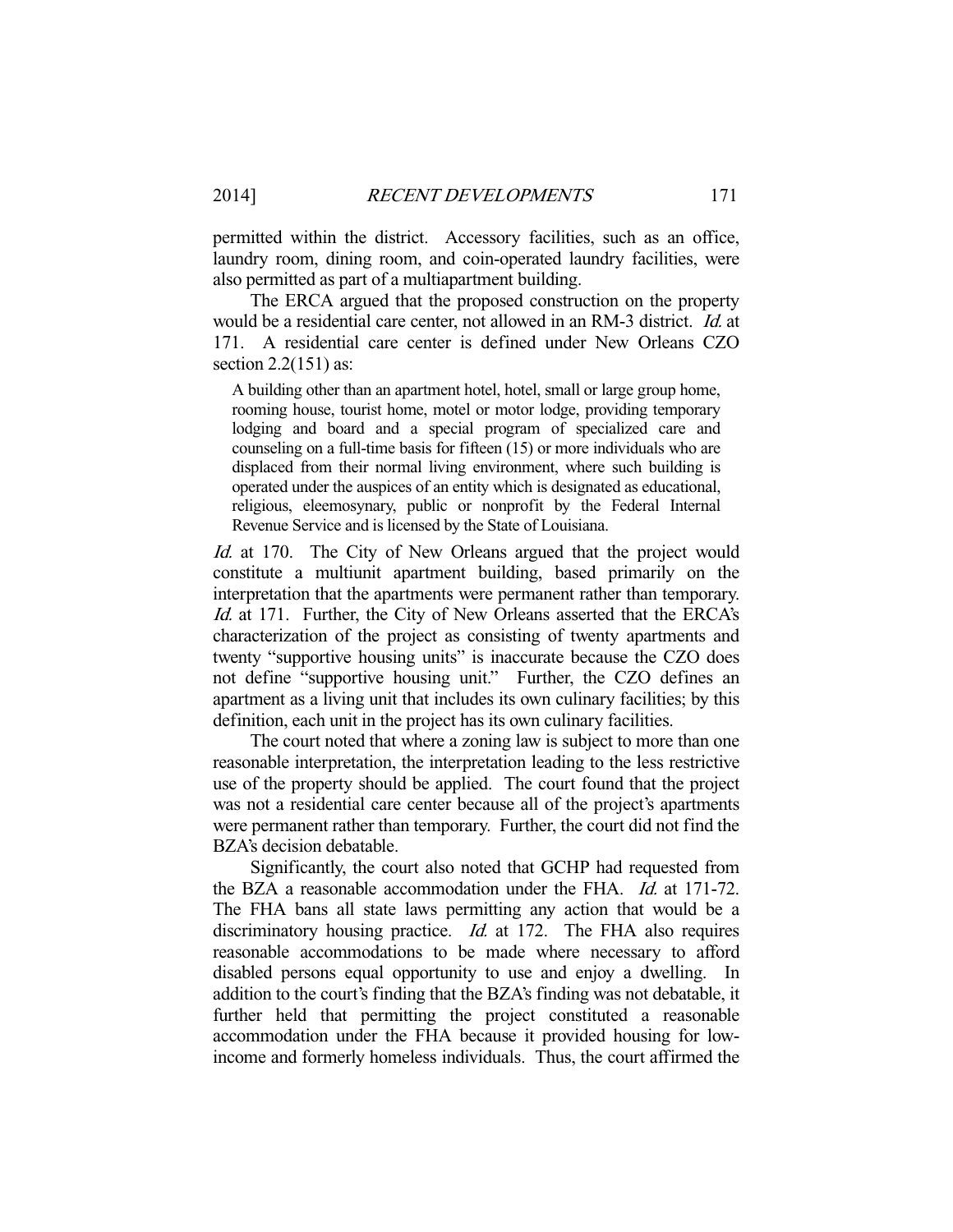district court's ruling that the BZA properly granted a variance allowing for the construction of the apartment complex.

## C. Analysis

 Considering that the purpose of the CZO district within which the property is located is to provide for a variety of dwelling types in a medium-density setting while preserving the neighborhood's character, the Fourth Circuit did not have to apply the FHA accommodations provision. Despite containing several additional parking spots and a small office providing supportive services to twenty residents, this fortyunit apartment project clearly fits within the purpose of this particular CZO district. It provides a variety of dwelling types in a medium-density setting and is well within the ten- to fifty-apartment range stated in the RM-3 zone. Before reaching its FHA application analysis, the Fourth Circuit had already held that BZA decisions are afforded a rebuttable presumption of validity. As the ERCA could not prove that the BZA had acted arbitrarily or capriciously, the Fourth Circuit could have affirmed the district court's decision upon this finding without applying the FHA accommodations provision.

Garreth DeVoe

# Wallach v. Town of Dryden, No. 04875, 2014 WL 2921399 (N.Y. June 30, 2014)

 On June 30, 2014, the New York State Court of Appeals, in a consolidated court decision, affirmed two lower court decisions that two towns in New York, Dryden and Middlefield, may adopt local zoning laws in order to ban oil and gas production activities within the towns' municipal boundaries. Wallach v. Town of Dryden, No. 04875, 2014 WL 2921399, at \*5 (N.Y. June 30, 2014). In both suits, the court found that the Municipal Home Rule Law (Home Rule) authority is not preempted by the statewide Oil, Gas and Solution Mining Law's (OGSML) supersession clause.

# A. Background

# 1. Legal Background

 The question that arises in this case is whether state law preempts local law. The relevant laws are discussed below.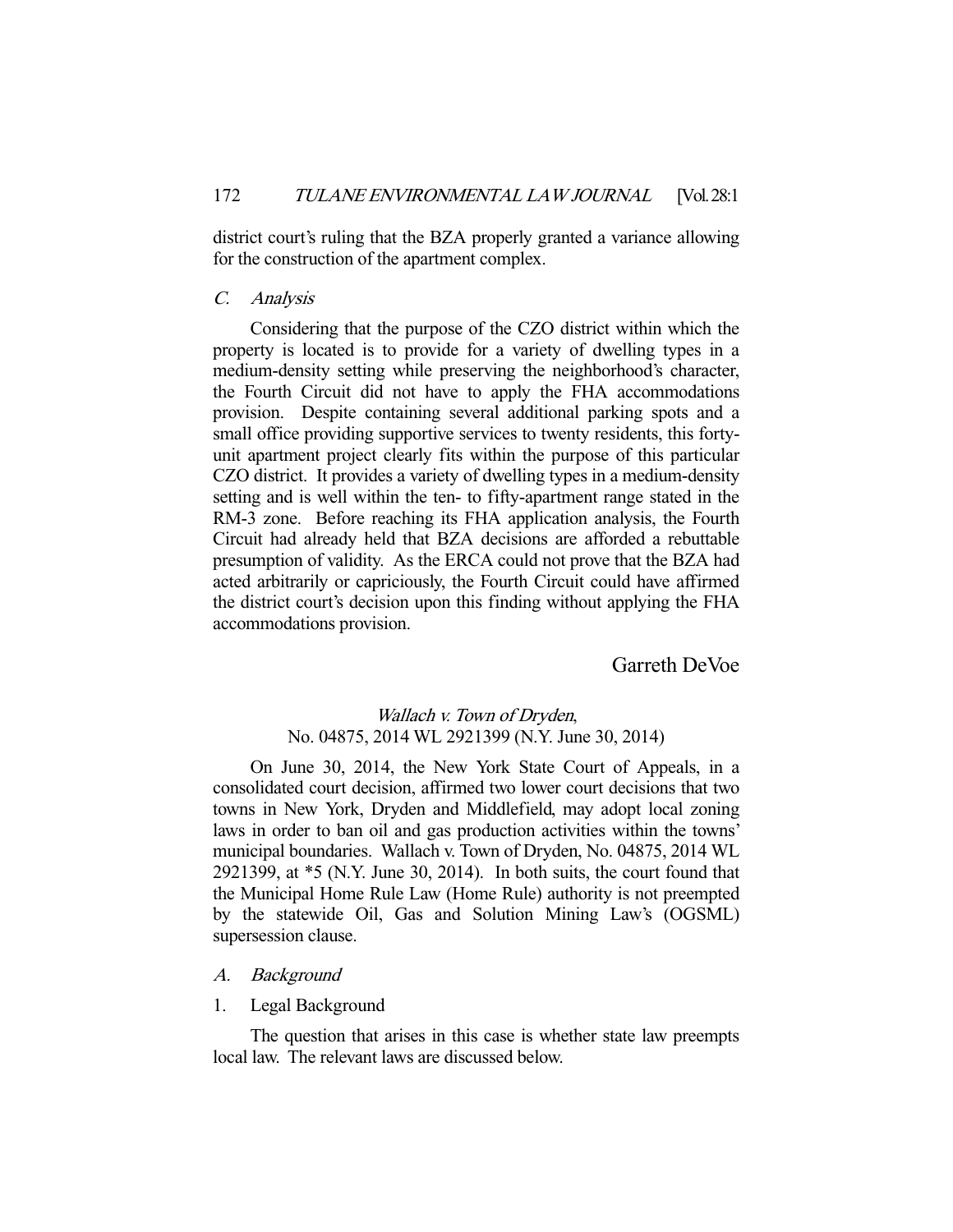# a. Local Law

 Under New York's Constitution, the Home Rule provision states, in pertinent part, "[E]very local government shall have power to adopt and amend local laws not inconsistent with the provisions of this constitution or any general law . . . except to the extent that the legislature shall restrict the adoption of such a local law." N.Y. CONST. art IX,  $\S 2(b)(3)(c)(i)$ -(ii). In order "[t]o implement this constitutional mandate, the State Legislature enacted the Municipal Home Rule Law." Wallach, 2014 WL 2921399, at \*5. The Home Rule grants local New York governments broad powers to pass various laws and give localities greater control of the "protection and enhancement of [their] physical and visual environment," and for the "government, protection, order, conduct, safety, health, and well-being of persons or property therein." N.Y. MUN. HOME RULE LAW § 10(1)(ii)(a)(11)-(12) (2014). Further, the New York legislature also implemented Town Law § 261, which allowed towns to pass zoning laws to promote "the health, safety, morals or the general welfare of the community." N.Y. TOWN LAW § 261 (2014). According to Town Law, the legislature found and determined that regulation of land by localities is "[a]mong the most important powers and duties granted  $\dots$  to a town government." N.Y. Town LAW  $\S 272$  $a(1)(b)$ . However, "as a political subdivision of the State, a town may not enact ordinances that conflict with the State Constitution or any general law," and "a local law promulgated under a municipality's home rule authority must yield to an inconsistent state law." Wallach, 2014 WL 2921399, at \*6. Courts do not "lightly presume" preemption of a local law passed under a locality's Home Rule authority when the law's primary function is to regulate land use. *Id.* Courts will only preempt the local Home Rule when there is a "clear expression of legislative intent to preempt local control over land use." *Id.* (citing Gernatt Asphalt Prods., Inc. v. Town of Sardinia, 87 N.Y.2d 668, 682 (1996)).

# b. Statewide Law

 Under New York's Environmental Conservation Law (ECL), New York's fundamental concern for its residents is quality of life. N.Y. ENVTL. CONSERV. LAW  $\S$  1-0101(1) (2014). The policy of New York is "to conserve, improve and protect its natural resources and environment and to prevent, abate and control water, land and air pollution, in order to enhance the health, safety and welfare of the people of the state and their overall economic and social well being." Id. The supersession clause of the OGSML, in title 23 of the ECL, states, in pertinent part, that the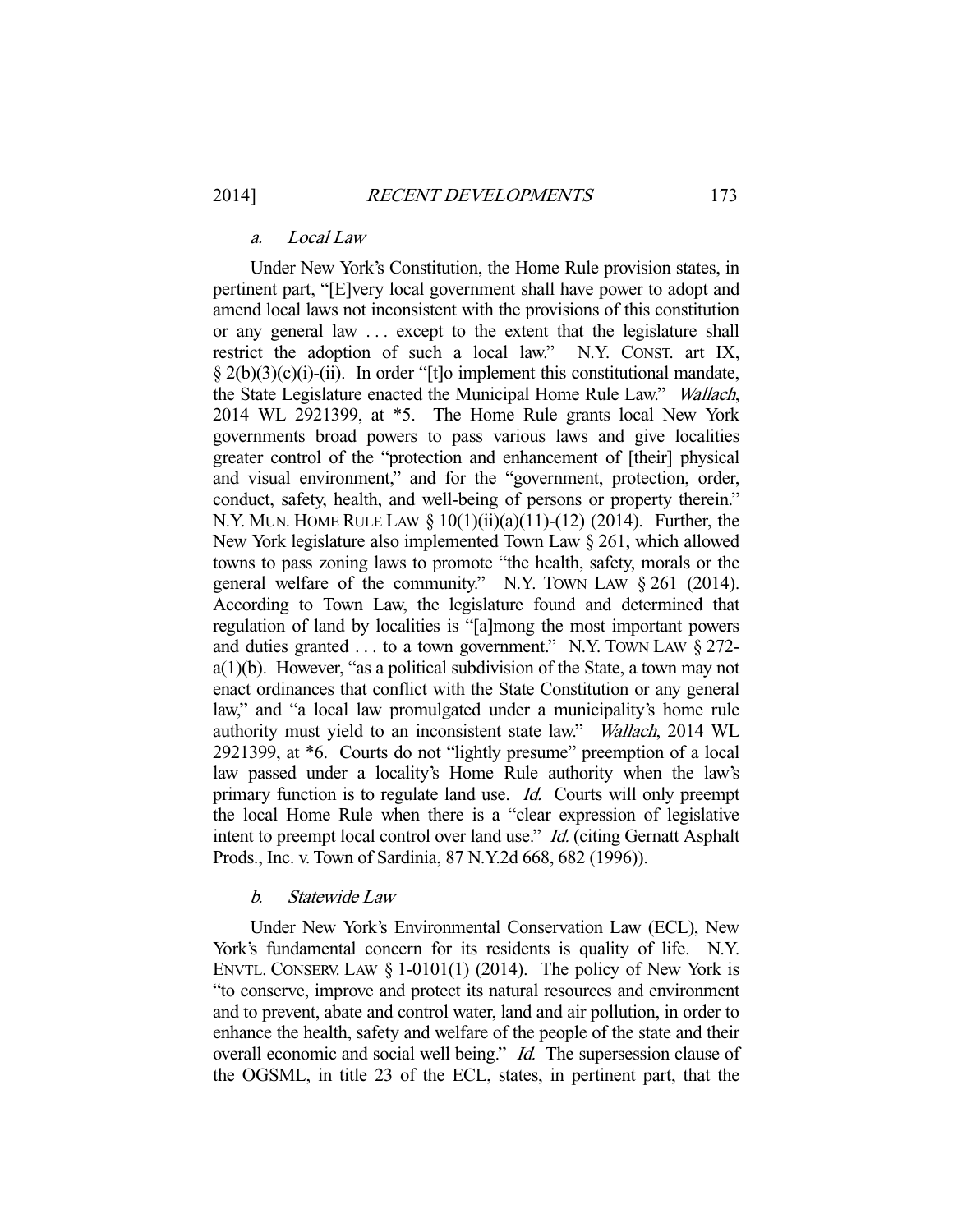OGSML "supersede[s] all local laws or ordinances relating to the regulation of the oil, gas and solution mining industries; but shall not supersede local government jurisdiction over local roads or the rights of local governments under the real property tax law." *Id.* § 23-0303(2). The OGSML has four main purposes. The first purpose is "to regulate the development, production and utilization of natural resources of oil and gas properties [in New York] in such a manner as will prevent waste." Id. § 23-0301. Second, OGSML "authorize<sup>[s]</sup> and . . . provide<sup>[s]</sup> for the operation and development of oil and gas properties in such a manner that a greater ultimate recovery of oil and gas may be had." Id. OGSML protects the "correlative rights of all owners and the rights of all persons including landowners and the general public." Id. Finally, OGSML regulates "the underground storage of gas, the solution mining of salt and geothermal, stratigraphic and brine disposal wells." Id.

# c. Case Law

 In Frew Run Gravel v. Town of Carroll, 518 N.E.2d 920, 921 (N.Y. 1987), the court contemplated whether the Town of Carroll's zoning ordinance that forbid sand and gravel operations was preempted by the Mined Land Reclamation Law's (MLRL) supersession clause. The MLRL states, in pertinent part:

"For the purposes stated herein, this title shall supersede all other state and local laws relating to the extractive mining industry, provided, however, that nothing in this title shall be construed to prevent any local government from enacting local zoning ordinances or other local laws which impose stricter mined land reclamation standards or requirements than those found herein."

Wallach, 2014 WL 2921399, at  $*6$  (quoting N.Y. ENVTL. CONSERV. LAW § 23-2703(2)) (emphasis added). The zoning ordinance was challenged by a company who wanted to operate a sand and gravel mine out of Carroll. Frew Run Gravel, 519 N.E.2d at 921. The company argued the supersession clause of the MLRL preempts local zoning laws enacted by the town. Id. at 921-22. The court held that the MLRL preempted the zoning law because the zoning law "relates not to the extractive mining industry but to an entirely different subject matter and purpose [for] the use of land in the Town of Carroll." *Id.* at 922. The court analyzed three factors to determine whether the supersession clause in the MLRL preempted local zoning laws, which established the Frew Run Gravel three-part test. Id. at 922-23. The court determined that (1) the plain language of the MLRL did not pertain to the preemption of local zoning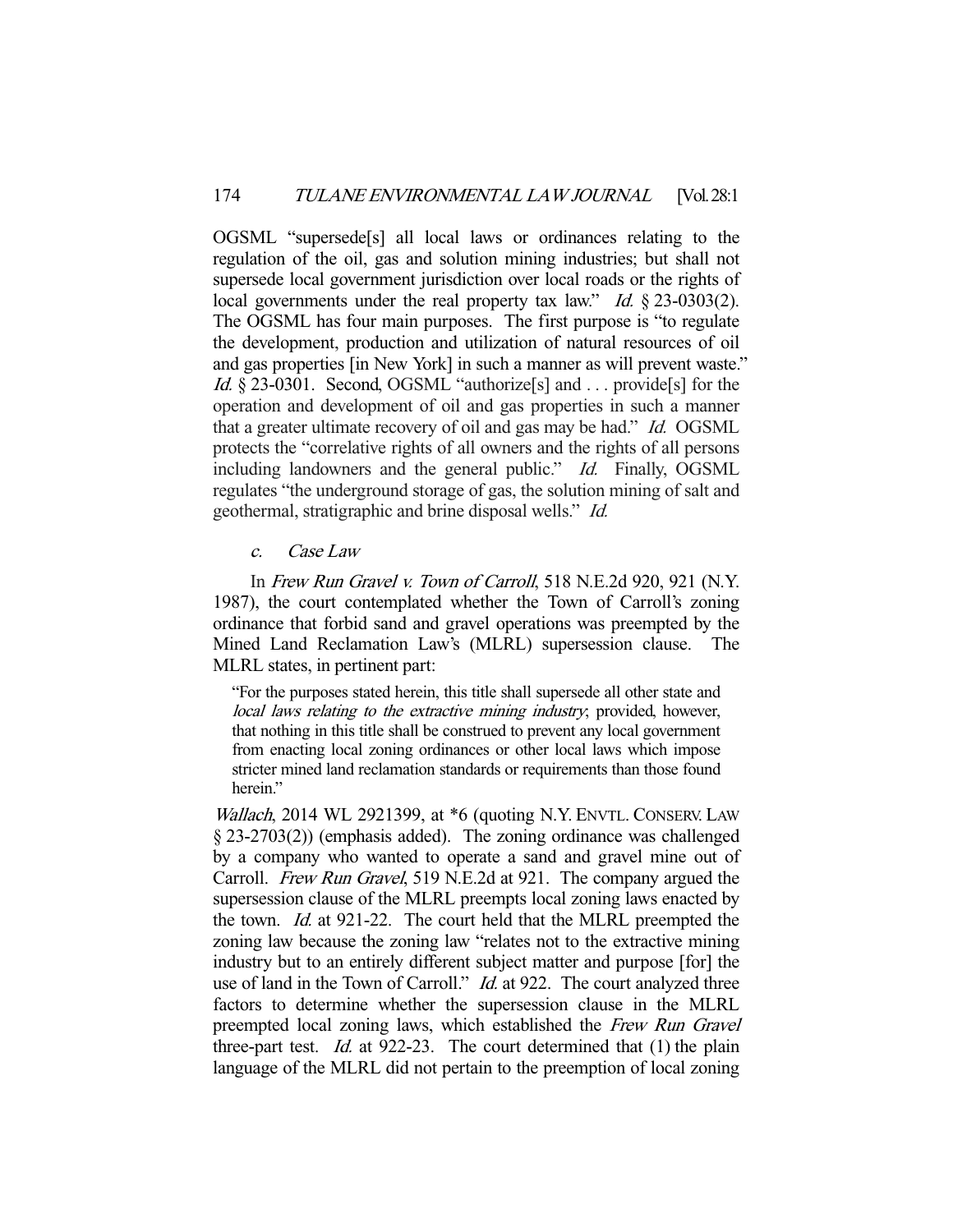laws, and that zoning laws only regulate the use of the land, not standards and operations of mining; (2) the legislative history reflected that the purpose of the MLRL was to advance the "mining industry by the adoption of standard and uniform restrictions and regulations to replace the existing" locality's piecemealed system of laws, and was meant to stop localities from regulating the operation and practice of mining, not to prevent localities from regulating land use; and (3) that the statutory scheme's purpose of the MLRL's supersession clause was to prevent towns from implementing laws that regulated the process of mining, not from enacting local zoning laws that restricted the location of mines and/or their operations. Id. at 923.

# 2. Factual Background

a. Matter of Wallach v. Town of Dryden

 Dryden, a town in New York, implemented "a comprehensive plan and zoning ordinance" in order to preserve the character of the town. Wallach, 2014 WL 2921399, at \*4. Until 2006, Dryden had been free from the oil and gas industry. Dryden, however, is located within the Marcellus Shale region, which caught the attention of the natural gas industry. The Marcellus Shale region stores natural gas "found in shale deposits buried thousands of feet below the surface and can be extracted through the combined use of horizontal drilling and hydrofracking." Id.

 Hydrofracking, also called hydraulic fracking, is the process of "inject[ing] . . . large amounts of pressurized fluids (water and chemicals) to stimulate or fracture the shale formations, causing the release of the natural gas." Id. (citing Natural Gas from Shale: Questions and Answers, U.S. DEP'T ENERGY (2013), http://www.energy.gov/sites/prod/files/2013/ 04/f0/complete\_brochure.pdf).

 The predecessors of Norse Energy Corp. USA (Norse) began acquiring oil and gas leases in 2006 from Dryden landowners to explore and develop natural gas resources. The Town Board initially believed the "catch-all" provision of the town's zoning ordinance prohibited this type of activity. However, the Town Board voted, clarified, and amended Dryden's zoning ordinances after holding public hearings to review scientific studies. The Town Board's amendment unanimously decided specific activities were banned by the "catch-all provision of its zoning ordinance that precluded any uses not specifically allowed." *Id.* The ban forbid "all oil and gas exploration, extraction and storage activities" and "invalidate[d] any oil and gas permit issued by a state or federal agency." Id. The purpose of this ban was to protect Dryden's "rural environment"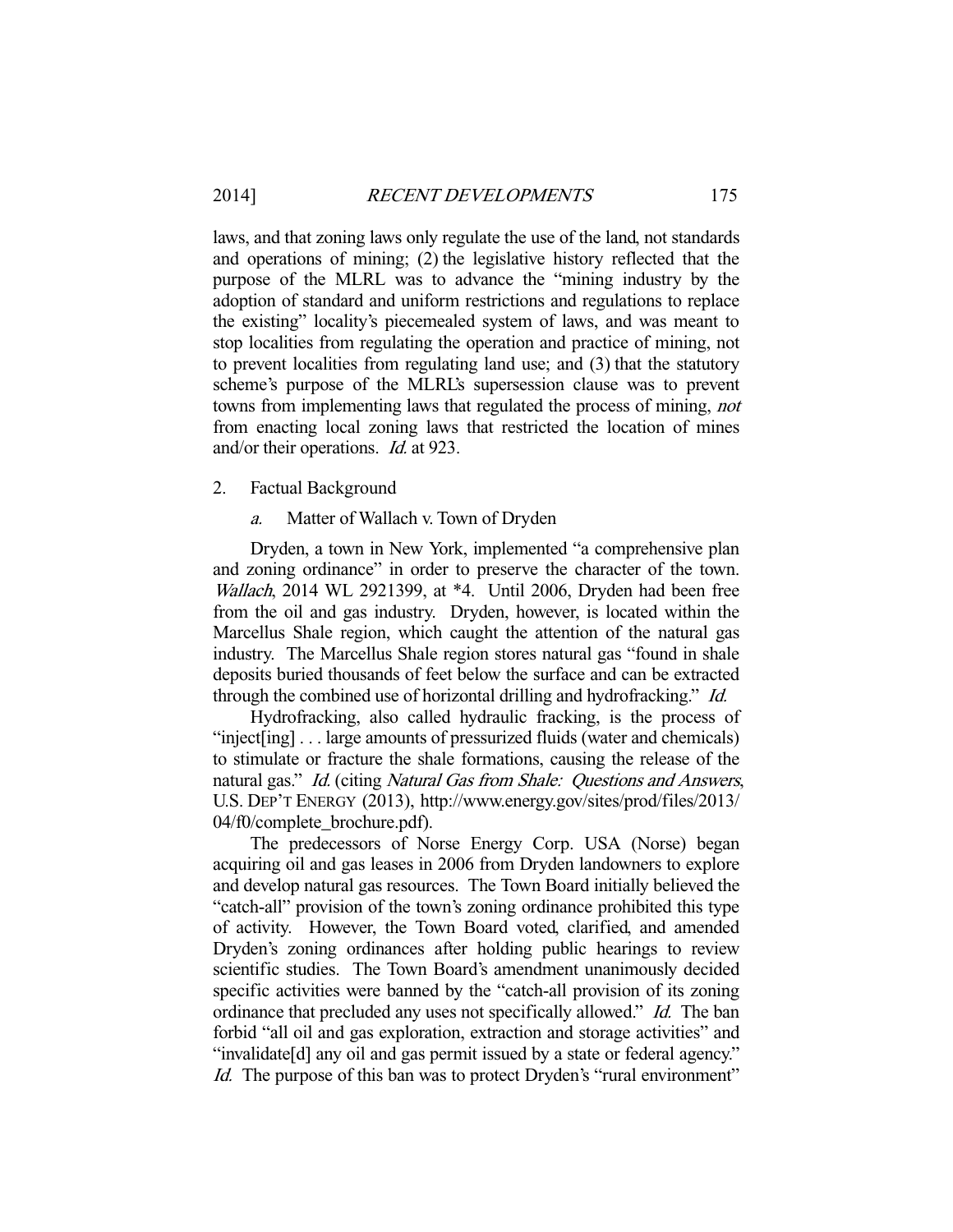and the "health, safety and general welfare of the community [from] the deposit of toxins into the air, soil, water, environment, and in the bodies of the residents." Id.

 Norse looked to article 78 of the New York Civil Practice Laws and Rules, which provides an appeal process from New York agency decisions, to challenge the Town Board's administrative decision. They challenged Dryden's amended zoning and brought both a hybrid article 78 proceeding and a declaratory judgment action. The Town of Dryden moved for summary judgment arguing that the Home Rule allowed Dryden to amend zoning laws in the above described manner. The New York Supreme Court ruled in favor of Dryden and granted its motion on summary judgment, but did not allow Dryden to invalidate federal or state permits. The appellate division affirmed the lower court's decision. The court of appeals "granted Norse leave to appeal." Id.

# b. Cooperstown Holstein Corp. v. Town of Middlefield

 Middlefield, another town in New York, has two main principal industries, agriculture and tourism. *Id.* at \*5. Middleton's "land use is regulated by a master plan and zoning ordinance" and, like Dryden, had historically been free from the natural gas industry. *Id.* In 2007, Cooperstown Holstein Corporation (CHC), entered into two leases with a local landowner "to explore the possibility of developing natural gas resources through hydrofracking." Id. Middleton's position, however, was that its local zoning laws prohibited this activity. Despite this position, Middleton, like Dryden, conducted a detailed review of its zoning laws, commissioned a study to determine the impacts of hydrofracking and conducted public meetings. Again, like in Dryden, the Town Board came to a unanimous vote to "amend[] its master plan to adopt a zoning provision classifying a range of heavy industrial uses, including oil, gas and solution mining and drilling, as prohibited uses." Id. The Town Board explained that the area was internationally known for a wide array of aesthetic and outdoor activities and concluded that "industrialization, such as hydrofracking, would 'eliminate many of these features,'" which would "'irreversibly overwhelm the rural character of the Town.'" Id.

 CHC brought suit against Middleton to set aside Middleton's zoning law and argued that its local zoning law was preempted by the supersession clause in the OGSML. Both parties moved for summary judgment. The "Supreme Court denied CHC's motion and granted Middlefield's cross-motion to dismiss the complaint," holding Middleton's zoning laws legal. *Id.* The court of appeals affirmed and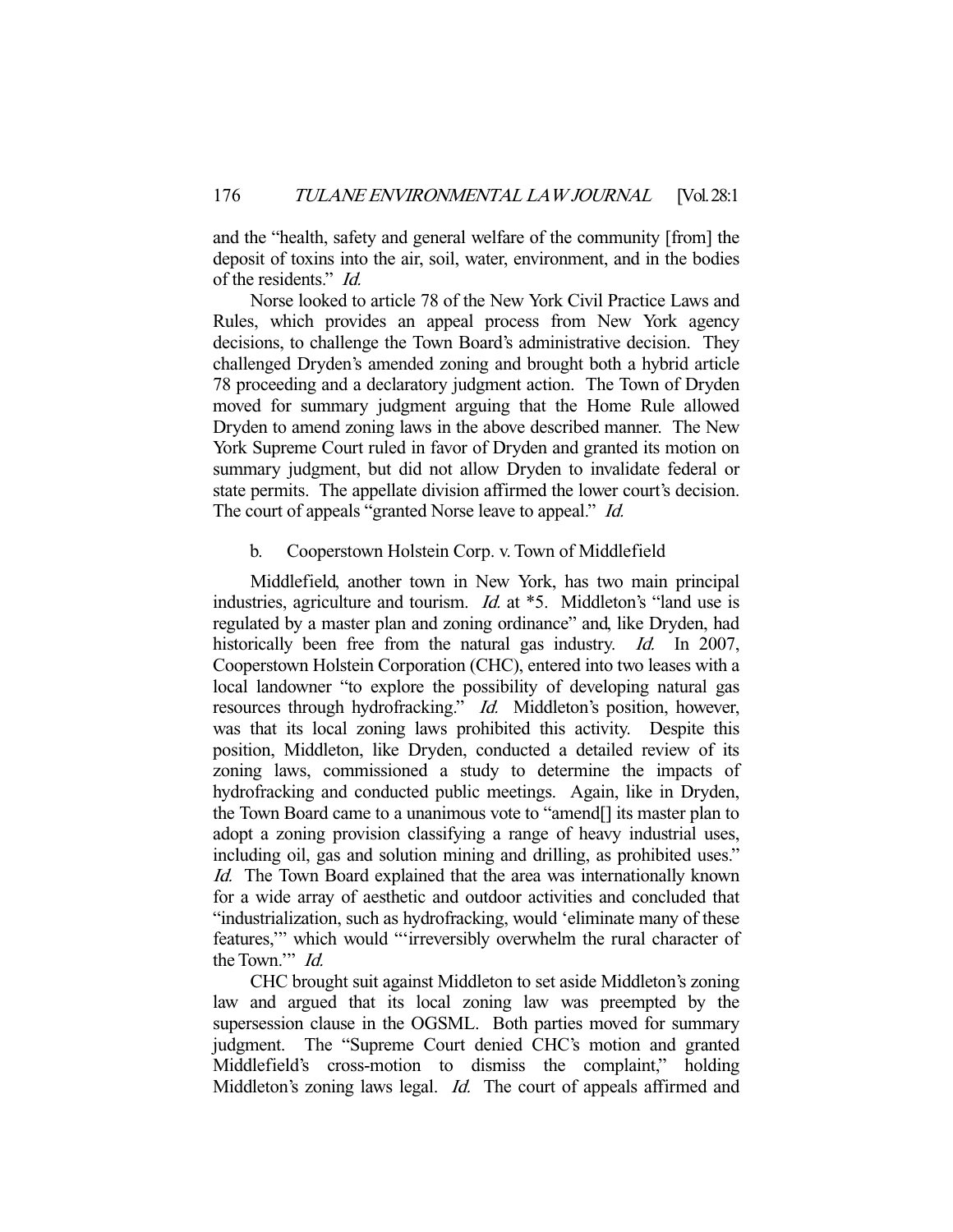"granted CHC leave to appeal." *Id.* Both Norse and CHC appealed the court of appeal's decisions that affirmed the lower courts' holdings.

# B. Court's Decision

 The court held that the question of whether the supersession clause in the OGSML allows state and federal law to preempt local zoning law must be determined by the consideration of the following three factors laid out in Frew Run Gravel: "(1) the plain language of the supersession clause; (2) the statutory scheme as a whole; and (3) the relevant legislative history." *Id.* at \*6. The court of appeals affirmed the lower courts' determination that both Dryden and Middlefield "acted within their home rule authority in adopting the challenged zoning laws." *Id.* at \*10.

 First, the court analyzed the plain language of the OGSML's supersession clause to determine whether it preempts local zoning laws. Id. at \*7. The court noted this factor as the most important because "the text of the statutory provision 'is the clearest indicator of legislative intent.'" Id. (citing In re DaimlerChrysler Corp. v. Spitzer, 860 N.E.2d 705, 708 (N.Y. 2006)). The court determined that the distinctions made in *Frew Run Gravel* apply in the present case. The supersession clause in the MLRL has the same effect as the supersession clause in the OGSML. The plain language reading of the New York Environmental Conservation Law  $\S 23-0303(2)$  "is most naturally read as preempting only local laws that purport to regulate the actual operations of oil and gas activities, not zoning ordinances that restrict or prohibit certain land uses within town boundaries." *Id.* at \*7. The court determined that the plain language reading of the supersession clause in the OGSML, like the plain reading of the supersession clause of the MLRL in Frew Run Gravel, merely directs land use in general and not the "procedures or operations of the oil and gas industries" and thus does not preempt local zoning laws banning oil and gas industries from engaging in hydraulic fracking or any other type of drilling. Id.

 The second factor the court analyzed was the statutory scheme of the OGSML. The court analyzed the OGSML's "role in the statutory framework as a whole." Id. at \*8. The court looked at the four purposes of the OGSML, which are (1) "to regulate the development, production and utilization of natural resources of oil and gas in this state in such a manner as will prevent waste;" (2) "to authorize and to provide for the operation and development of oil and gas properties in such a manner that a greater ultimate recovery of oil and gas may be had;" (3) to ensure the "correlative rights of all owners and the rights of all persons including landowners and the general public;" and (4) to control "the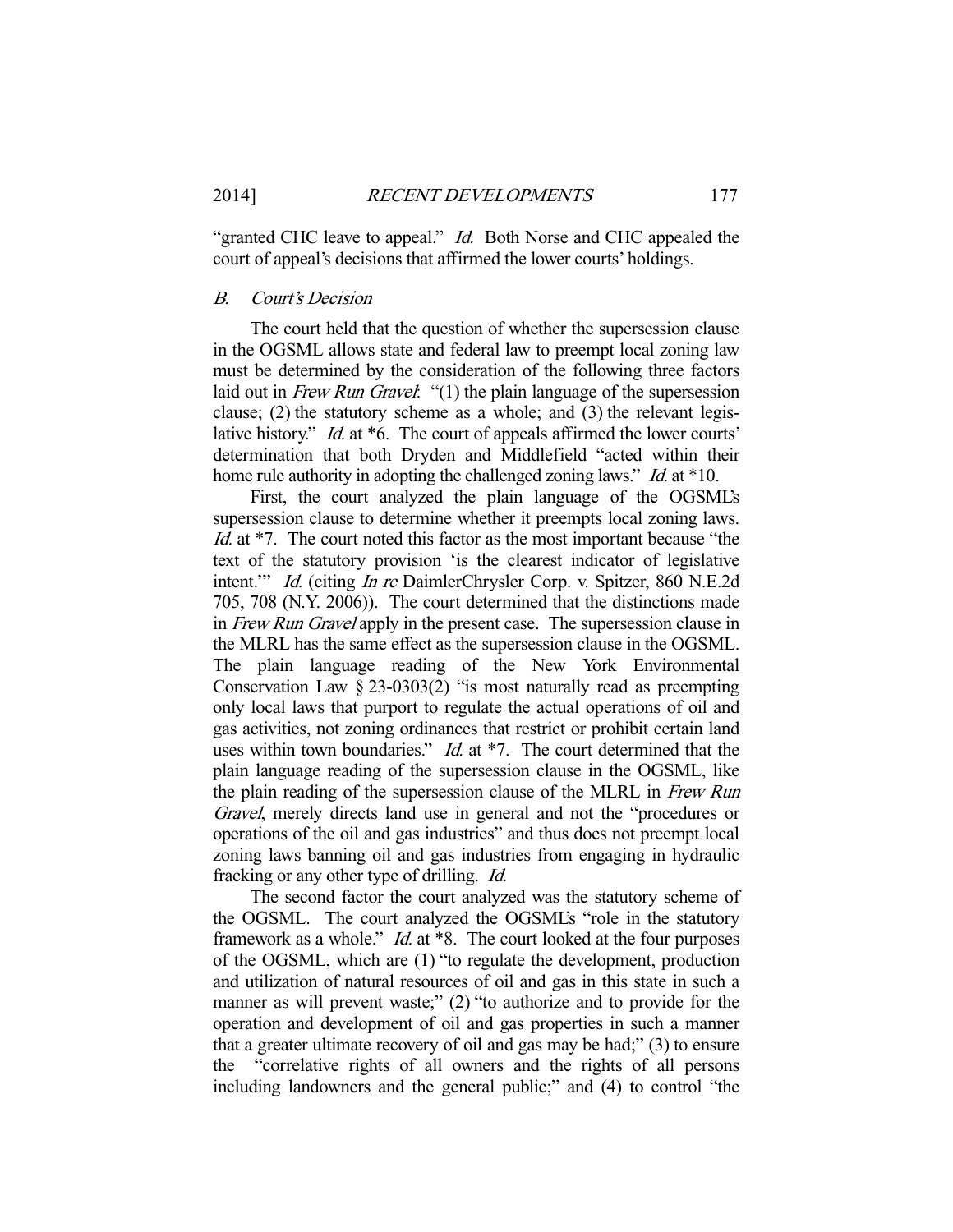underground storage of gas, the solution mining of salt and geothermal, stratigraphic and brine disposal wells." *Id.* at \*8-9 (citing N.Y. ENVTL. CONSERV. LAW § 23-0301). Because of the OGSML's purpose, the court held that the supersession clause merely prohibited localities from enacting local conflicting laws that regulate the oil and gas industry's "technical operations" while allowing localities to enact local zoning laws that prohibit activities like fracking altogether. *Id.* at \*9.

 The last factor the court analyzed was the OGSML's legislative history. The court explored the legal history that led to the adoption of the OGSML. The OGSML was enacted during a time when government regulation on oil and gas pools was necessary to prevent "waste caused by unchecked, unspaced and inefficient drilling." *Id.* at \*9-10. The court determined that the OGSML was adopted because the Department of Environmental Conservation was not equipped to efficiently regulate the oil and gas industry due to the mass increase of drilling. Id. at \*10. Nothing in the legislative history suggests that the OGSML was meant to preempt local zoning laws because the OGSML does not mention zoning laws, and legislative history makes it clear that the OGSML was meant to deal with preventing waste in the oil and gas industry. *Id.* The court held that both towns acted within their Home Rule authority in adopting zoning ordinances, respectively.

# C. Analysis

 This case highlights the struggle New York town governments have with state governments over the control and regulation of the oil and gas industry. This case may be a tool used by local municipalities to prevent the oil and gas industry from entering their towns to engage in oil and gas production that harm the town's natural environment. The court's decision may potentially help protect New York localities from keeping the oil and gas industry at bay by enacting local zoning ordinances that forbid activities like hydrofracking because it is inconsistent with the town's land use regulations.

Vanessa Graf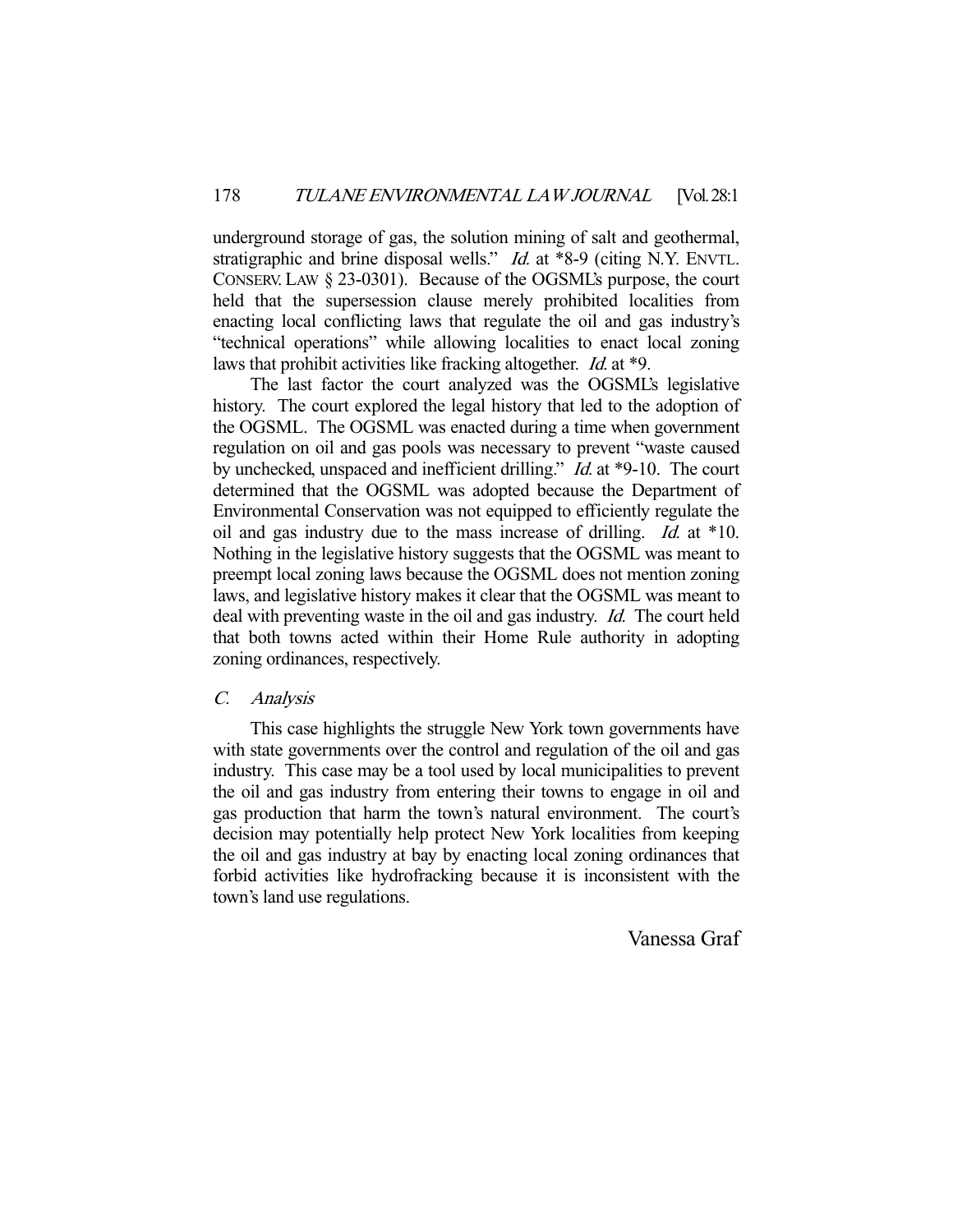V. WATER

# Environmental Law Foundation v. State Water Resources Control Board, No. 34-2010-80000583 (Cal. Super. Ct. July 15, 2014)

 In Environmental Law Foundation v. State Water Resources Control Board, the Superior Court of California, County of Sacramento, held that a county violates its public trust duties when it neglects to consider whether groundwater extraction adversely affects a hydrologically connected navigable waterway before issuing a well-drilling permit. No. 34-2010-80000583, at 1, 7 (Cal. Super. Ct. July 15, 2014).

### A. Factual and Procedural Background

 The Scott River is a navigable waterway that has long been used for boating and fishing. *Id.* at 3. Groundwater pumped from nearby water wells is hydrologically interconnected to the river. Groundwater extraction has caused decreased flows in the Scott River over the past two decades, leaving the river dewatered during the summer and early fall. As a result, fish populations have been injured and the river's suitability for navigation and recreation has been reduced. Id. at 3-4.

 Siskiyou County is responsible for issuing groundwater well permits for the Scott River. Id. at 4. Given this duty, Environmental Law Foundation (ELF) alleges, Siskiyou County is responsible for the Scott River's reduced flows because when the county issues well-drilling permits, it does not consider the effect of groundwater pumping on the Scott River.

 "In 2010, ELF filed a complaint against the California State Water Resources Control Board (Water Board) and Siskiyou County" for improperly managing groundwater in the Scott River subbasin. Jordan Browning, Unearthing Subterranean Water Rights: The Environmental Law Foundation's Efforts To Extend California's Public Trust Doctrine, 34 ENVIRONS 231, 233 (2011). ELF sought (1) a judicial declaration that the Water Board has public trust authority to regulate groundwater "hydrologically connected" to the Scott River, (2) a judicial declaration that Siskiyou County violated the public trust by issuing well-drilling permits for groundwater extraction without analyzing the potential impact of these decisions on the Scott River, and (3) a writ or injunction preventing Siskiyou County from issuing permits for groundwater extraction until it complies with its public trust duties. *Id.* at 240.

 Siskiyou County's answer to the petition asserted that the public trust doctrine does not protect groundwater, authorize the Water Board to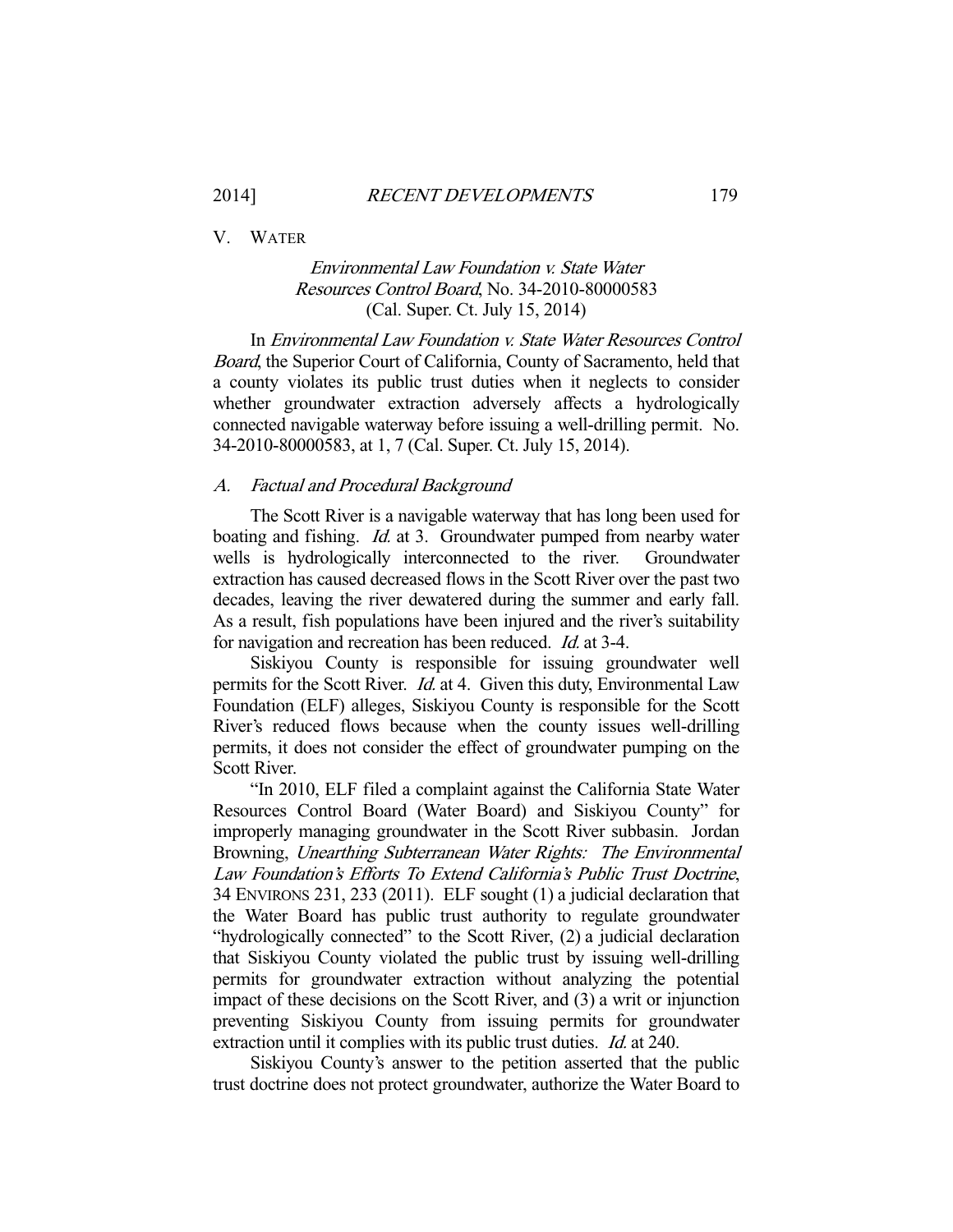regulate groundwater, or require Siskiyou County to regulate groundwater. Envtl. Law Found., No. 34-2010-80000583, at 2. ELF and Siskiyou County filed cross-motions for judgment on the pleadings, seeking a ruling on these defenses. The Superior Court of California, County of Sacramento, heard the cross-motions on May 16, 2014, and on July 14, 2014, and granted ELF's motion and denied Siskiyou County's. Id. at 1, 15.

 The reach of the decision is limited to the issue of whether the public trust doctrine protects groundwater hydrologically interconnected with navigable waterways and whether Siskiyou County must regulate such water. See id. at 2-3. The decision did not address the Water Board's authority to regulate groundwater. *Id.* at 3. And ELF must still prove the facts and merits of its case against Siskiyou County. *Id.* at 2-3.

# B. The Court's Decision

 Accepting as true all factual allegations in the pleading, the court held that the public trust doctrine obligates Siskiyou County to consider whether groundwater extraction will adversely affect navigable waterways before issuing permits for well drilling. *Id.* at 7.

1. The Public Trust Doctrine Applies When Groundwater Extraction Adversely Impacts a Navigable Waterway

 The court summarily dismissed the idea that the separation of powers doctrine prevents courts from applying common law public trust principles by merely referencing the doctrine's pedigree. Id. at 14. The principle traces its roots to Roman law and was applied by the United States Supreme Court in 1892 and by the Supreme Court of California in 1884. Id. at 5, 14.

 The court began by describing the contours of California's public trust doctrine. The doctrine designates states as trustees of all natural resources within navigable waterways—that is, waterways "capable of being used for recreational boating for at least part of the year"—within their borders. Id. at 5-7. As the United States Supreme Court wrote in Illinois Central Railroad v. Illinois, "It is a title held in trust for the people of the State that they may enjoy the navigation of the waters, carry on commerce over them, and have liberty of fishing therein freed from the obstruction or interference of private parties." 146 U.S. 387, 453 (1892). The state has "fiduciary-like obligations" to ensure Californians' continued use of navigable waterways for navigation, commerce, fishing, and other public needs as they change over time, such as hunting and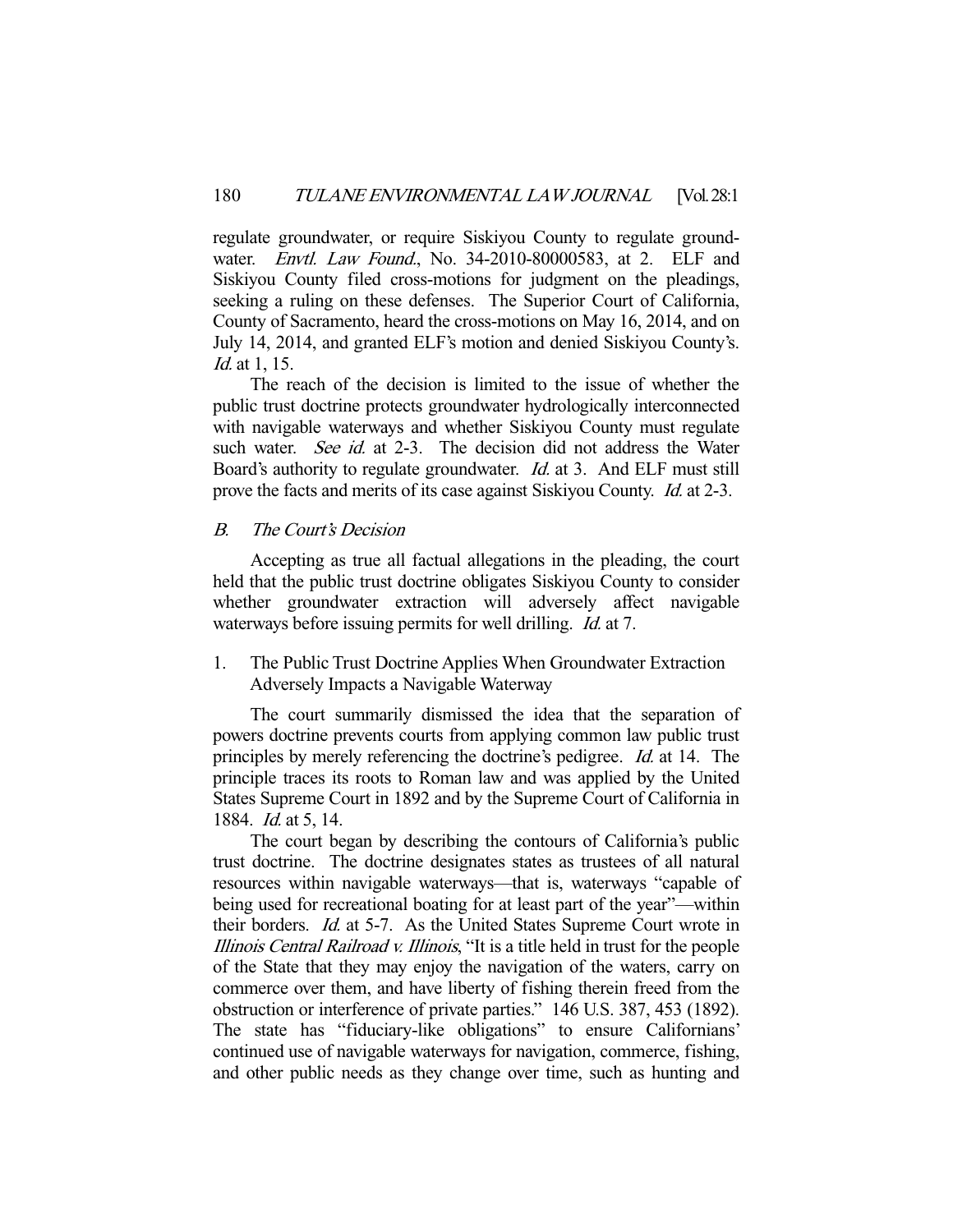other forms of recreation. *Envtl. Law Found*., No. 34-2010-80000583, at 6-7. The obligation to preserve public trust uses of navigable waterways is limited to the extent it is infeasible. *Id.* at 6. However, the state is "obligat[ed] ... to *consider* the public trust when allocating water resources." Id. at 6 (citing Nat'l Audubon Soc'y v. Superior Court, 33 Cal. 3d 419, 446 (1983)).

 In addition to navigable tributaries, the state is obligated to consider the nonnavigable tributaries of navigable waterways when allocating water resources. *Id.* at 7-10. Several Supreme Court of California cases have held that the effect of activities in nonnavigable tributaries on interconnected navigable waterways implicate the state's public trust obligations. See id. at 7-8. One turn-of-the-twentieth-century decision saw the removal of a dam that reduced the flow of water from a nonnavigable tributary to a navigable river, People v. Russ, 132 Cal. 102 (1901). Another saw a mining company enjoined from dumping excavated terrain into a nonnavigable stream that flowed into and thereby raised the bed of the navigable Sacramento River, People v. Gold Run D. & M. Co., 66 Cal. 138 (1884). In a case more recent and factually analogous, National Audubon Society v. Superior Court, the Supreme Court of California held that the diversion of water from streams flowing into the navigable Mono Lake imperiled its "scenic beauty" and "ecological values." 33 Cal. 3d at 424-25 (1983). Extrapolating from these cases, the court held that, like extraction of surface streams, "extraction of underground water . . . decreas[es] the flow of navigable waters harming public trust uses." Envtl. Law Found., No. 34-2010-80000583, at 8.

 The court qualified its holding by explaining that groundwater itself is not protected by the public trust doctrine, because only navigable waters are protected, and groundwater is not navigable. *Id.* at 8-9. "Rather, the public trust doctrine applies if extraction of groundwater adversely impacts a navigable waterway to which the public trust doctrine does apply." *Id.* at 9. The holding stems not from a normative inquiry, the court explained in a dictum, but from strictly applying the precedent set in National Audubon Society. Id. at 10 n.8. Although narrower than the holding sought by ELF, the court's articulation of the public trust's reach was broad enough to withstand Siskiyou County's arguments that water must be diverted from a surface stream rather than extracted from the ground in order to trigger the state's public trust duty. See id. at 10. The court explained, "If pumping groundwater impairs the public's right to use a navigable waterway for trust purposes, there is no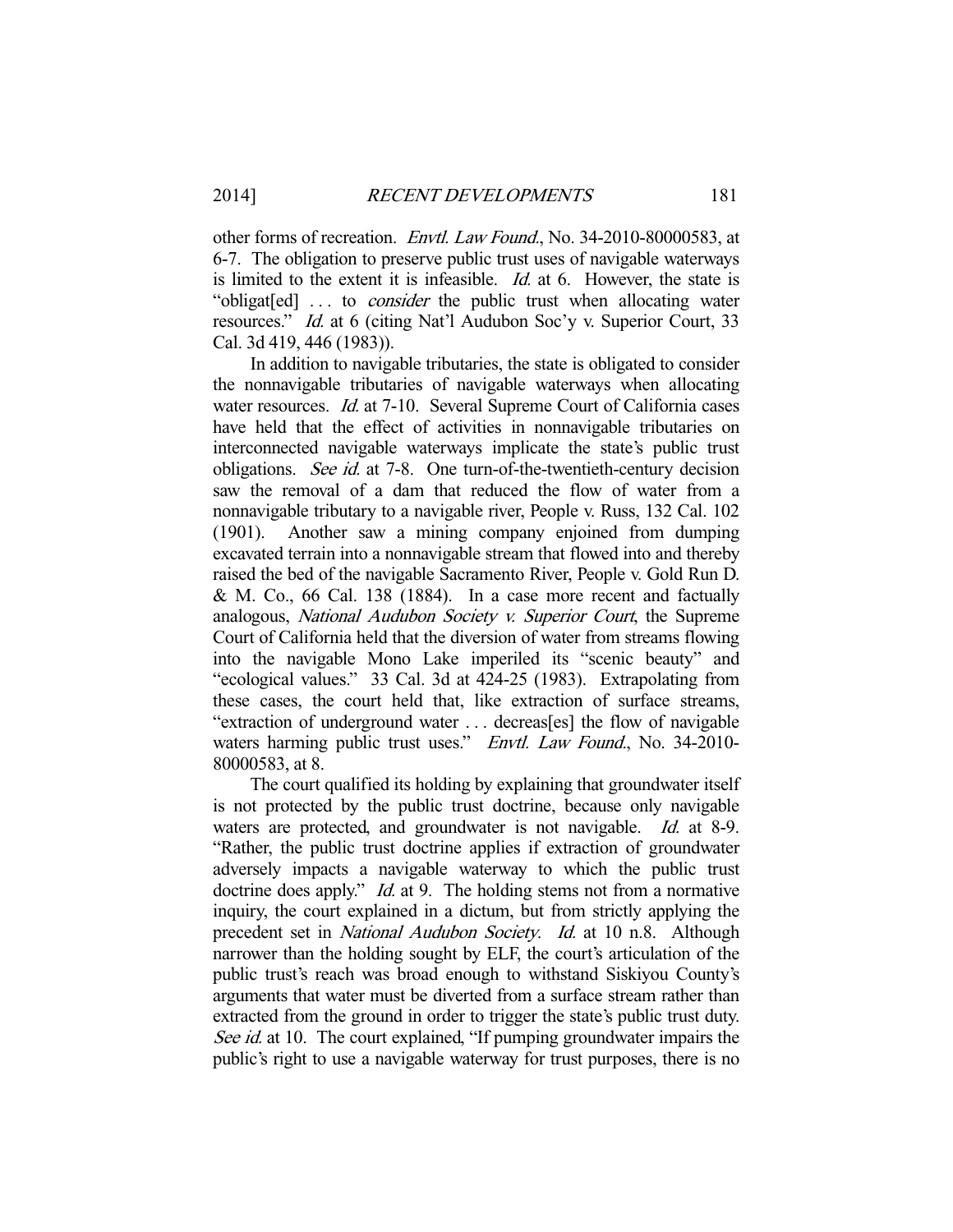sound reason in law or policy why the public trust doctrine should not apply." Id.

# 2. Counties Must Consider Whether Well Drilling Will Adversely Impact Navigable Water Before Permitting Well Drilling

 The court rejected Siskiyou County's alternative arguments for the proposition that even if the public trust doctrine applies to extraction of groundwater in the Scott River Basin, the doctrine does not obligate Siskiyou County to regulate groundwater. *Id.* at 11.

 The state's duties to consider the public trust extends to counties, which "'share[] responsibility' for administering the public trust." *Id.* at 12 (quoting Ctr. for Biological Diversity, Inc. v. FPL Grp., Inc., 166 Cal. App. 4th 1349, 1370 n.19 (1st Dist. Ct. App. 2008)). Like the state, which must consider the public trust when it uses its discretion to appropriate water, the county, "as a legal subdivision of the State, . . . has an affirmative duty to consider the public trust when it issues permits to appropriate groundwater." *Id.* at 13. This duty is nondiscretionary.

 The county unsuccessfully argued that the California State Legislature gave it discretion to decide whether to regulate groundwater. The California Water Code authorizes local agencies such as Siskiyou County to adopt groundwater management plans, but if they do institute a plan, they must comply with certain substantive and procedural requirements. The county reasoned that by explicitly providing counties a choice as to whether to adopt a groundwater management plan, and imposing substantive and procedural requirements on those who opt to adopt one, the legislature implicitly abrogated counties' public trust duties. Referring to this logic as a "big leap," the court explained that there is no evidence of the legislature's intent to preclude the county from applying the public trust doctrine where necessary. *Id.* at 11-12. The obligation to investigate whether well drilling will adversely impact navigable water and protect public trust uses when feasible does not conflict with Siskiyou County's discretion to determine whether or not to establish a groundwater management plan. Id. at 12.

 The county also unsuccessfully argued that requiring it to consider the public trust before appropriating water would violate the separation of powers doctrine. The legislature has the authority to remove from public trust resources it determines are no longer useful for trust purposes. *Id.* at 14. The county selected from a case that stands for this proposition a dictum which states that "[t]he administration of the trust by the state is committed to the Legislature," as authority that requiring the county to make public trust determinations constitutes a breach of